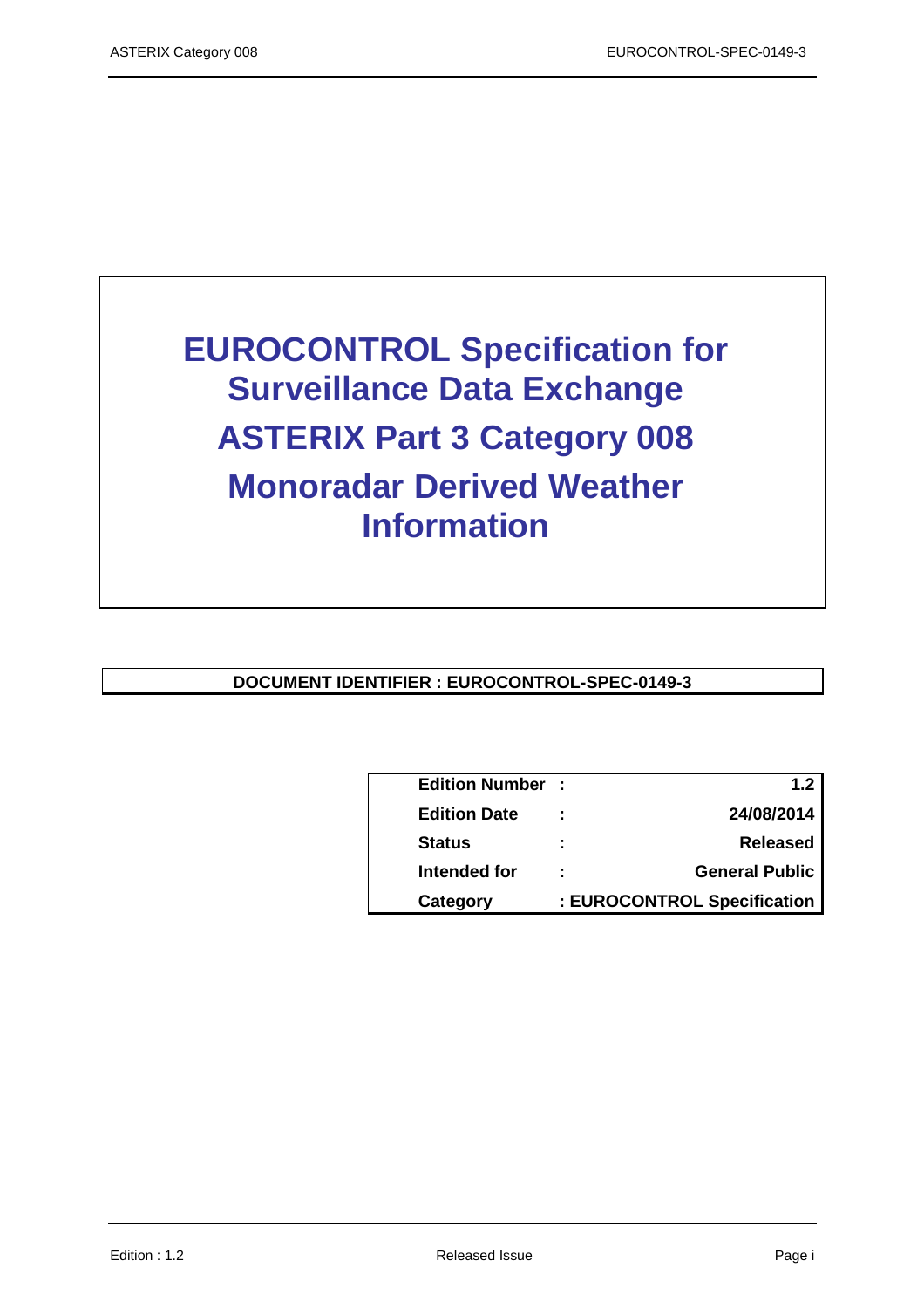# **DOCUMENT CHARACTERISTICS**

|                                                                                                                                              | <b>TITLE</b>                               |                                              |  |  |
|----------------------------------------------------------------------------------------------------------------------------------------------|--------------------------------------------|----------------------------------------------|--|--|
| <b>EUROCONTROL Specification for Surveillance Data</b><br><b>Exchange - ASTERIX Part 3</b>                                                   |                                            |                                              |  |  |
| <b>Category 008: Monoradar Weather Reports</b>                                                                                               |                                            |                                              |  |  |
|                                                                                                                                              | <b>Publications Reference: SPEC-0149-3</b> |                                              |  |  |
|                                                                                                                                              |                                            | ISBN Number: 978-2-87497-028-3               |  |  |
| <b>Document Identifier</b>                                                                                                                   | <b>Edition Number: 1.2</b>                 |                                              |  |  |
| EUROCONTROL-SPEC-0149-3                                                                                                                      | <b>Edition Date: 24/08/2014</b>            |                                              |  |  |
|                                                                                                                                              | <b>Abstract</b>                            |                                              |  |  |
| This document specifies the contents of the ASTERIX Category 008 messages used for the<br>transmission of Monoradar Derived Weather Reports. |                                            |                                              |  |  |
|                                                                                                                                              | <b>Keywords</b>                            |                                              |  |  |
| Data Exchange<br>Messages<br>Data Field<br>Data Category<br><b>ASTERIX</b><br><b>UAP</b>                                                     | <b>SAC</b><br>Data Block<br><b>REF</b>     | <b>SIC</b><br>Data Item<br>Monoradar Weather |  |  |
| <b>Contact Person(s)</b><br>Tel<br>Unit                                                                                                      |                                            |                                              |  |  |
| Alexander Engel                                                                                                                              | +32-2-729 3355                             | <b>DPS/STAN</b>                              |  |  |
| STATUS AUDIENCE AND ACCESSIRILITY                                                                                                            |                                            |                                              |  |  |

| <b>STATUS, AUDIENCE AND ACCESSIBILITY</b>       |   |                       |   |                                   |   |  |  |
|-------------------------------------------------|---|-----------------------|---|-----------------------------------|---|--|--|
| Accessible via<br>Intended for<br><b>Status</b> |   |                       |   |                                   |   |  |  |
| <b>Working Draft</b>                            |   | <b>General Public</b> | ☑ | Intranet                          |   |  |  |
| <b>Draft</b>                                    |   | <b>EUROCONTROL</b>    |   | Extranet                          |   |  |  |
| Proposed Issue                                  |   | Restricted            |   | Internet<br>(www.EUROCONTROL.int) | ⊽ |  |  |
| <b>Released Issue</b>                           | ☑ |                       |   |                                   |   |  |  |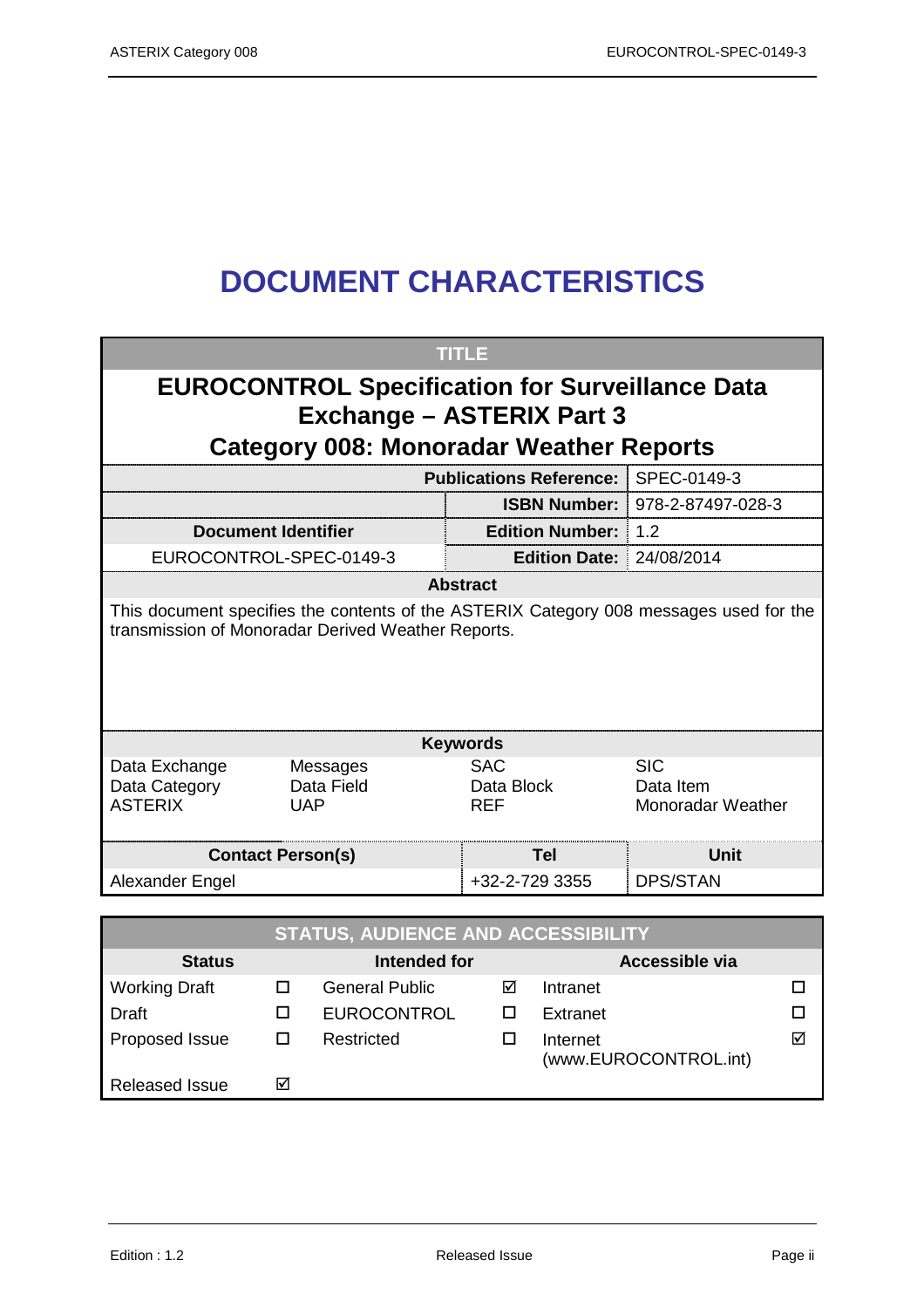# **DOCUMENT APPROVAL**

This document has been approved by the ASTERIX Maintenance Group AMG.

For management approval of the complete set of ASTERIX documentation please refer to Part 1.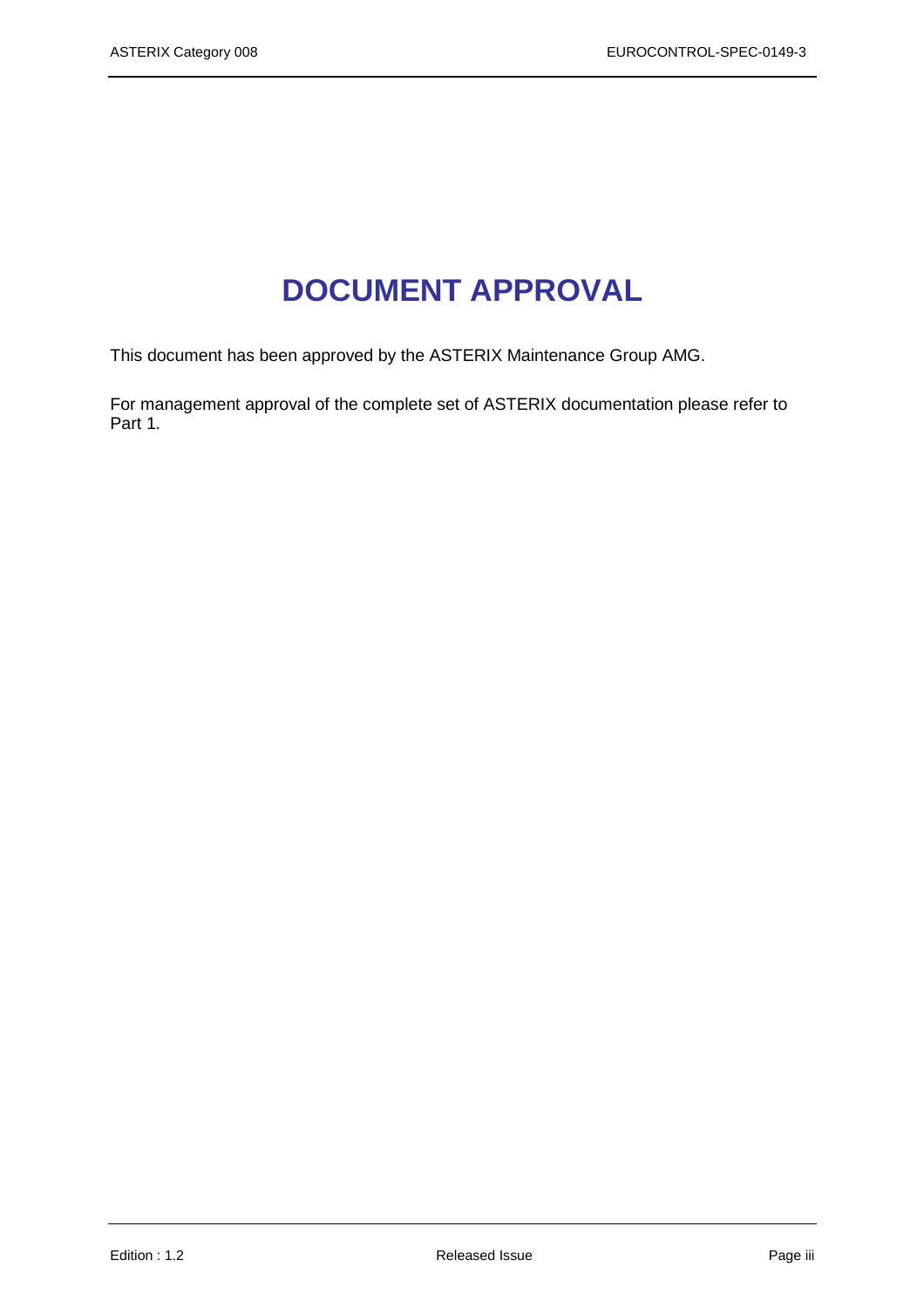# **DOCUMENT CHANGE RECORD**

The following table records the complete history of the successive editions of the present document.

| <b>EDITION</b> | <b>DATE</b>      | <b>REASON FOR CHANGE</b>                                                                                                                                                                                  | <b>SECTIONS</b><br><b>PAGES</b><br><b>AFFECTED</b> |
|----------------|------------------|-----------------------------------------------------------------------------------------------------------------------------------------------------------------------------------------------------------|----------------------------------------------------|
| Proposed       | May 1997         | • New format and numbering to comply with<br><b>EATCHIP Document Configuration rules.</b><br>• The "S" in SAC/SIC renamed System instead<br>of Source, to allow for both source and<br>destination codes. | ALL                                                |
| 1.0            | November<br>1997 | Adoption by the EUROCONTROL Permanent<br>Commission                                                                                                                                                       |                                                    |
| 1.1            | November<br>2010 | Signature Page updated<br>Description of item I008/040 updated                                                                                                                                            | v<br>5.2.7                                         |
| 1.2            | August 2014      | New format to comply with the EUROCONTROL<br>Specification template<br>Definition of NM corrected                                                                                                         | All<br>Page 5                                      |

|      | <b>Publications</b><br><b>EUROCONTROL Headquarters</b><br>96 Rue de la Fusée<br>B-1130 BRUSSELS |
|------|-------------------------------------------------------------------------------------------------|
| Tel: | +32 (0) 2729 4715                                                                               |
| Fax: | +32 (0)2 729 5149                                                                               |
|      | E-mail: publications@EUROCONTROL.int                                                            |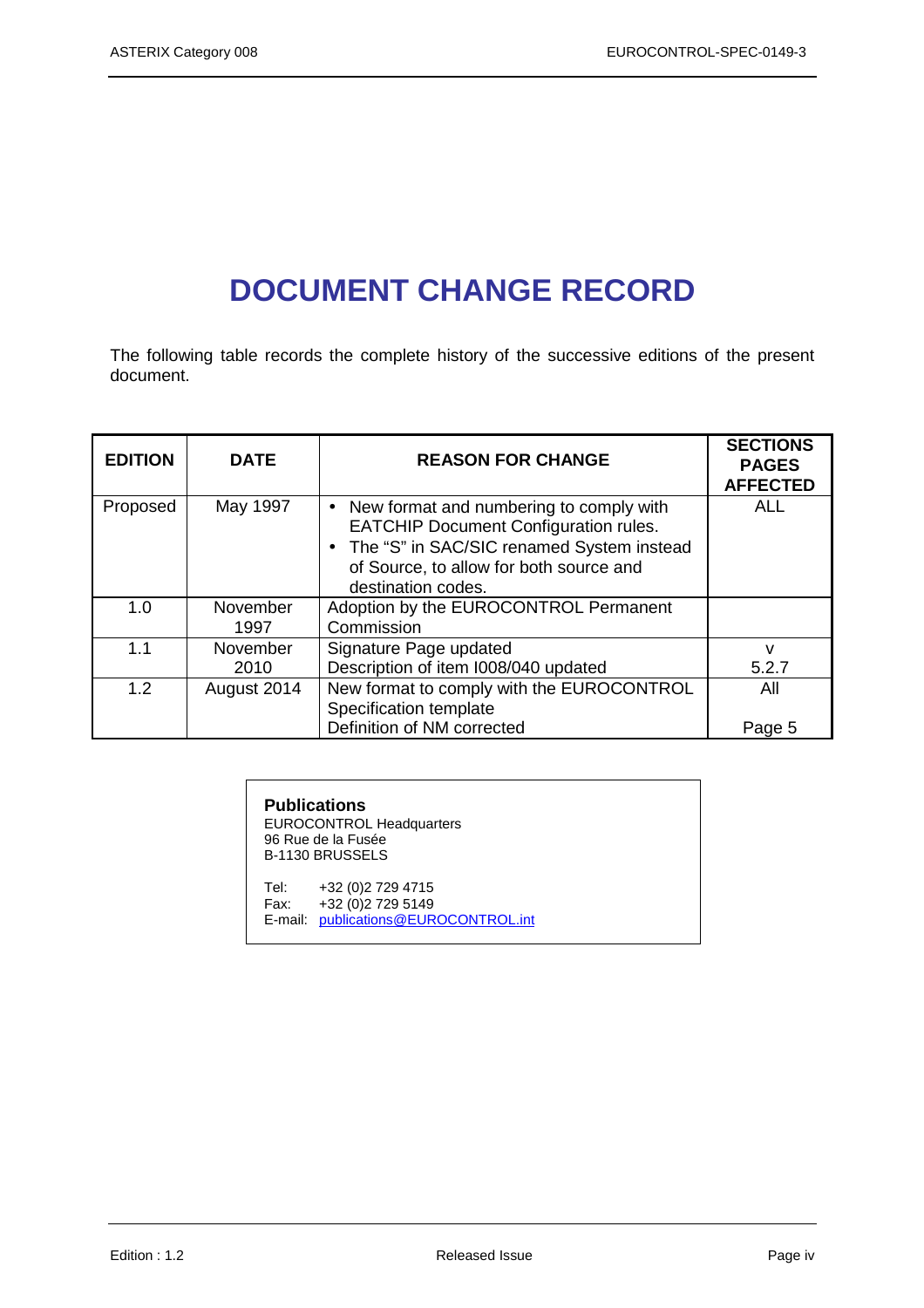# **TABLE OF CONTENTS**

| $\mathbf 1$<br>1.1 | Scope 1                                                          |
|--------------------|------------------------------------------------------------------|
| 1.<br>1.1<br>1.2   |                                                                  |
| 2.                 | DEFINITIONS, ACRONYMS AND ABBREVIATIONS 4                        |
| 2.1                |                                                                  |
| 2.2                |                                                                  |
| 3.                 |                                                                  |
| 3.1                |                                                                  |
| 3.2                |                                                                  |
| 3.2.1              |                                                                  |
| 3.2.2              |                                                                  |
| 3.2.3              |                                                                  |
| 3.3                |                                                                  |
| 3.4                |                                                                  |
| 3.4.1              |                                                                  |
| 3.4.2              |                                                                  |
| 3.4.3              |                                                                  |
| 3.5                |                                                                  |
| 4.                 |                                                                  |
| 4.1                |                                                                  |
| 4.2                |                                                                  |
| 4.2.1              |                                                                  |
| 4.2.2              |                                                                  |
| 4.2.3              |                                                                  |
| 4.2.4              | Data Item I008/034, Sequence of Polar Vectors in SPF Notation 14 |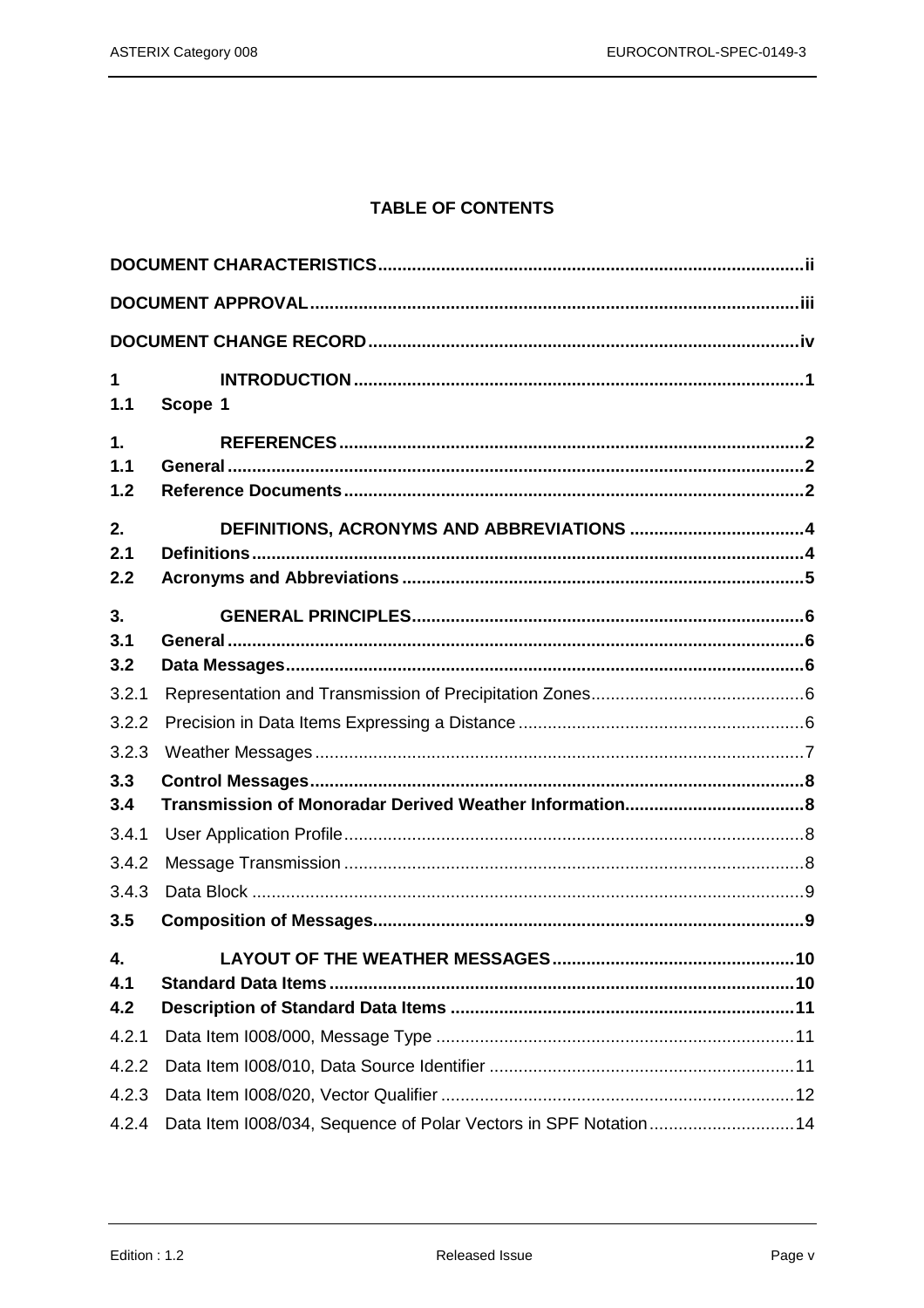| 4.2.5 Data Item I008/036, Sequence of Cartesian Vectors in SPF Notation15            |  |
|--------------------------------------------------------------------------------------|--|
| 4.2.6 Data Item I008/038, Sequence of Weather Vectors in SPF Notation 16             |  |
|                                                                                      |  |
| 4.2.8 Data Item I008/050, Sequence of Contour Points in SPF Notation18               |  |
|                                                                                      |  |
|                                                                                      |  |
|                                                                                      |  |
| 4.2.12 Data Item I008/120, Total Number of Items Constituting One Weather Picture 21 |  |
|                                                                                      |  |
| 4.3.1 Standard User Application Profile and Use of Standardised Data Items22         |  |
|                                                                                      |  |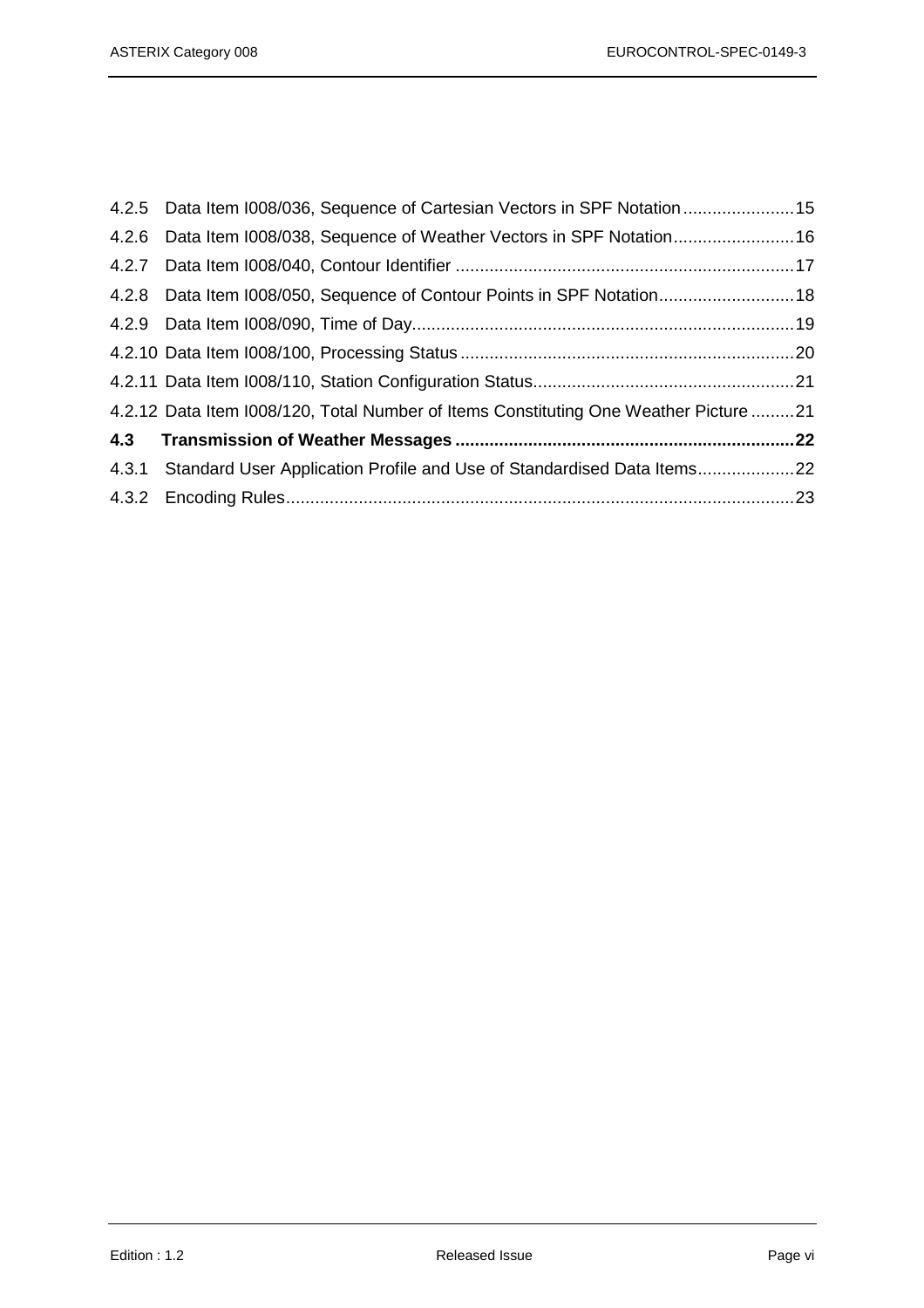This page is intentionally left blank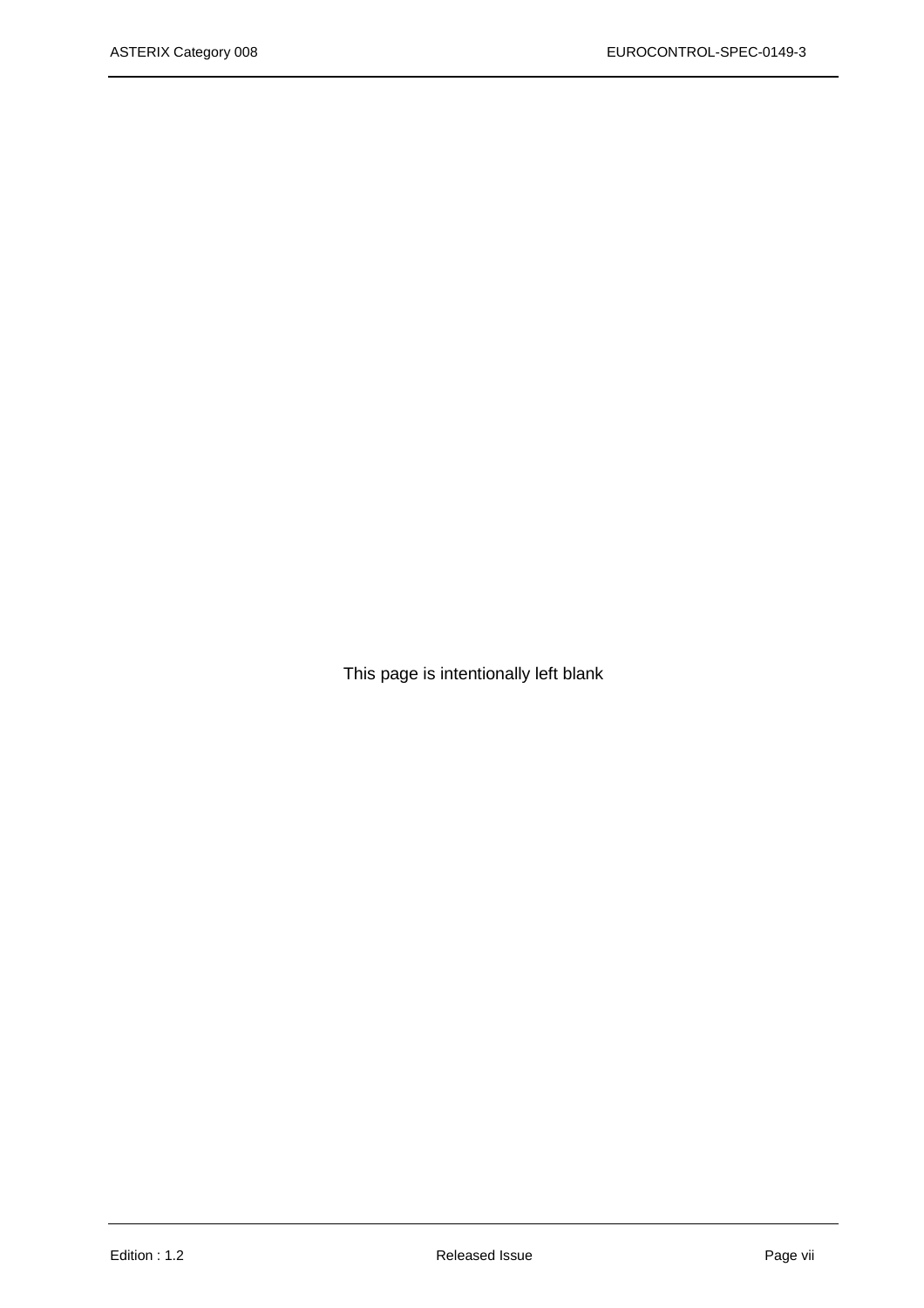# **EXECUTIVE SUMMARY**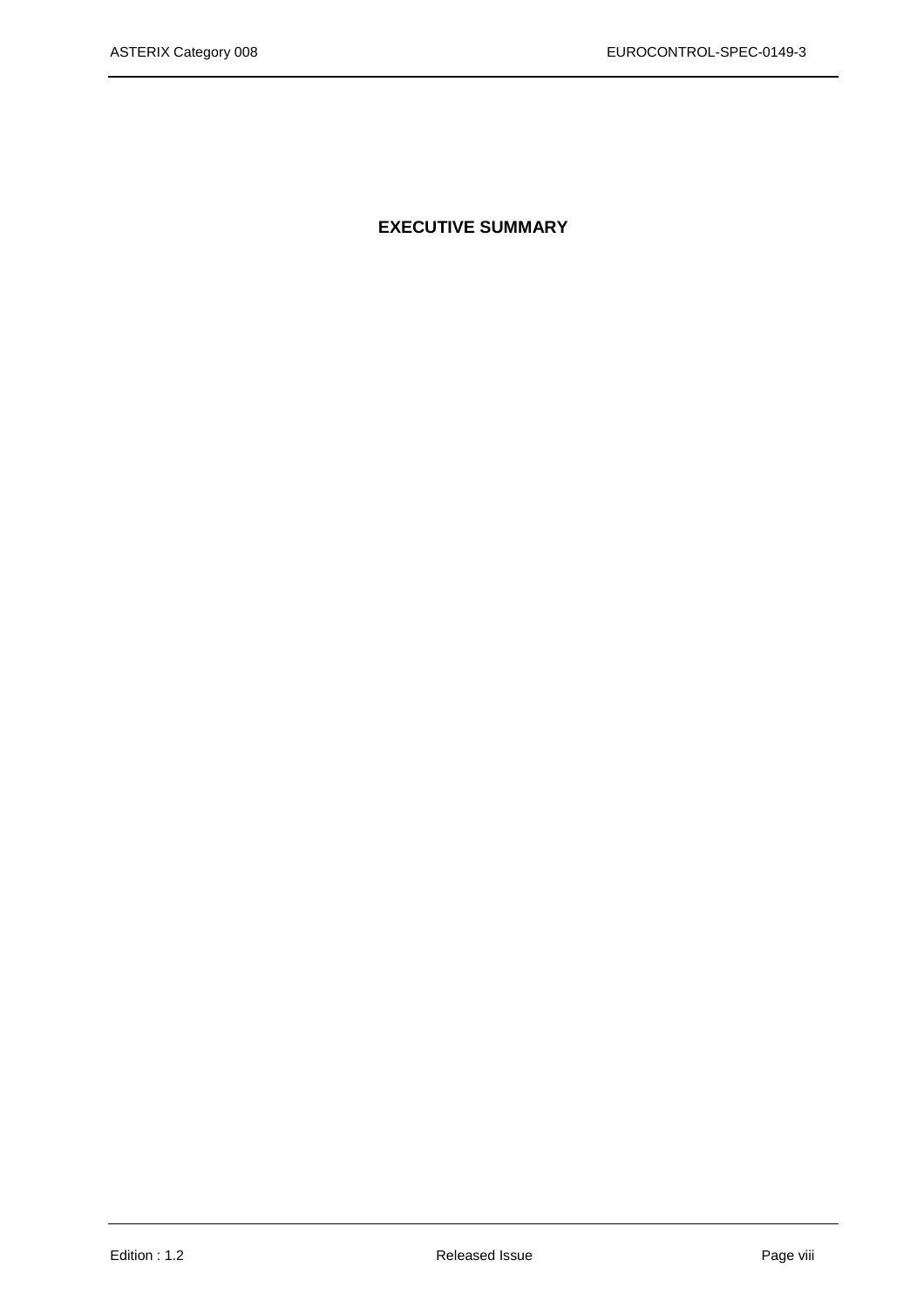# **1 INTRODUCTION**

# **1.1 Scope**

This document describes the structure for the transmission of monoradar derived weather reports.

This document defines the data out of Category 008.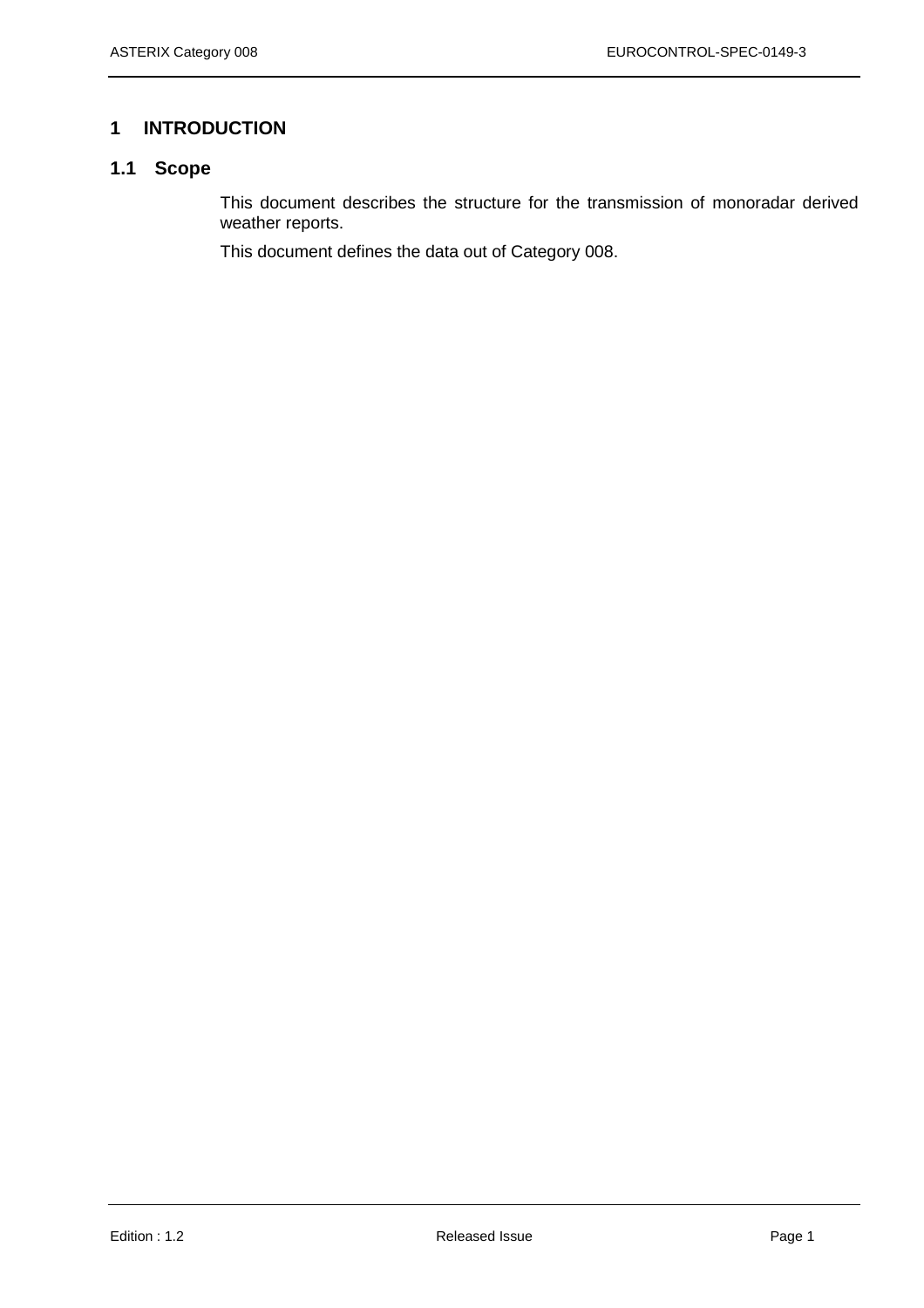# **1. REFERENCES**

# **1.1 General**

 The following Documents and Standards contain provisions which, through references in this text, constitute provisions of this EUROCONTROL Standard Document.

 At the time of publication of this EUROCONTROL Standard Document, the editions indicated for the referenced documents and standards were valid.

 Any revision of the referenced ICAO Documents shall be immediately taken into account to revise this EUROCONTROL Standard Document.

 Revisions of the other referenced documents shall not form part of the provisions of this EUROCONTROL Standard Document until they are formally reviewed and incorporated into this EUROCONTROL Standard Document.

 In the case of a conflict between the requirements of this EUROCONTROL Standard Document and the contents of the other referenced documents, this EUROCONTROL Standard Document shall take precedence.

#### **1.2 Reference Documents**

1. EUROCONTROL Specification SPEC-0149, edition 2.1, 14 April 2013 "EUROCONTROL Specification for Surveillance Data Exchange – Part 1 All Purpose Structured EUROCONTROL Surveillance Information Exchange – ASTERIX".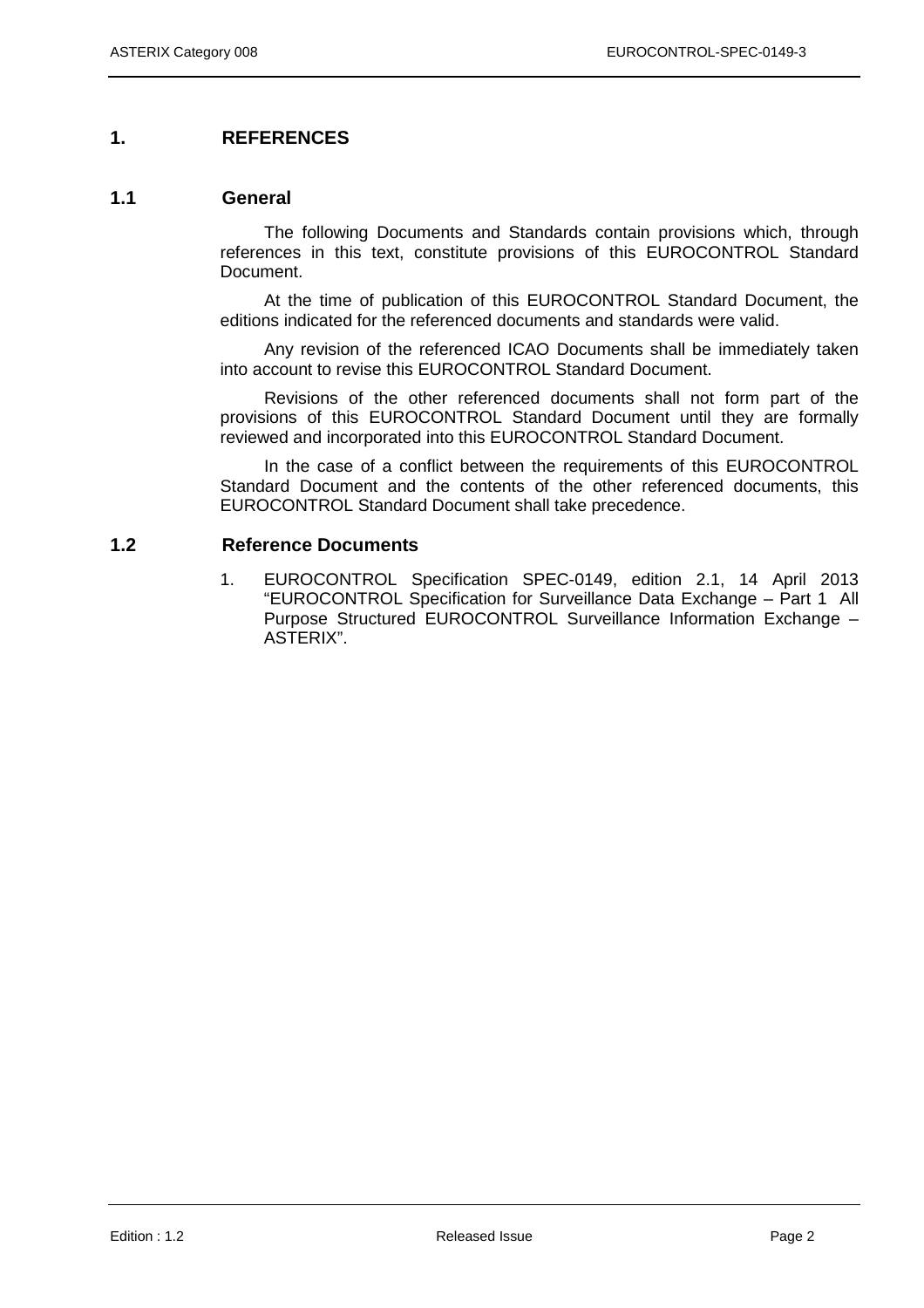This page is intentionally left blank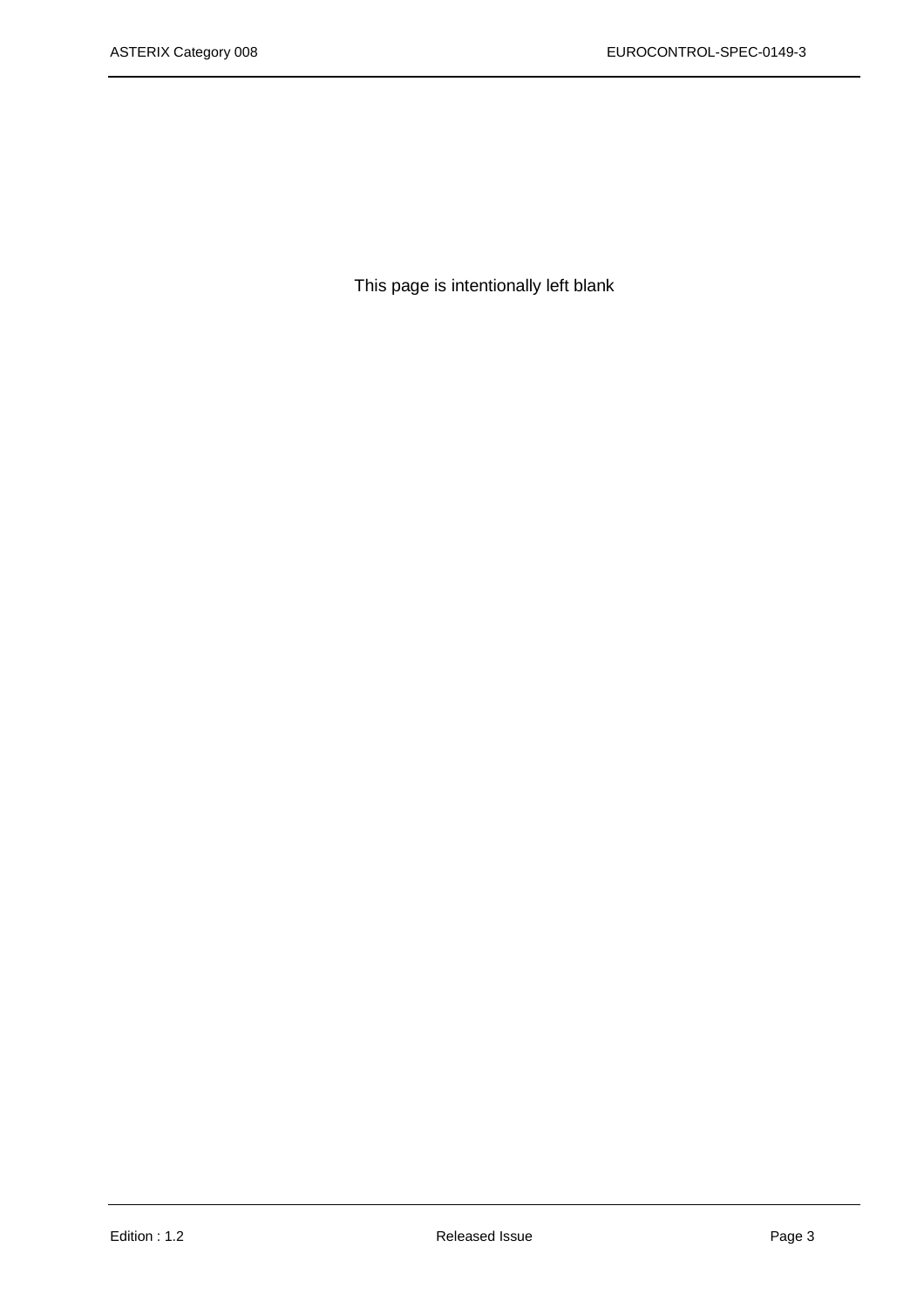## **2. DEFINITIONS, ACRONYMS AND ABBREVIATIONS**

#### **2.1 Definitions**

 For the purposes of this EUROCONTROL Standard document, the following definitions shall apply:

- **2.1.1 Calculated Item:** A piece of information (e.g. the position of a target) derived from the raw radar information through an intermediate processing such as transformation of coordinates, tracking, code conversion, etc.
- **2.1.2 Catalogue of Data Items:** List of all the possible Data Items of each Data Category describing the Data Items by their reference, structure, size and units (where applicable).
- **2.1.3 Data Block:** Unit of information seen by the application as a discrete entity by its contents. A Data Block contains one or more Record(s) containing data of the same category.
- **2.1.4 Data Category:** Classification of the data in order to permit inter alia an easy identification.
- **2.1.5 Data Field:** Physical implementation for the purpose of communication of a Data Item, it is associated with a unique Field Reference Number and is the smallest unit of transmitted information.
- **2.1.6 Data Item:** The smallest unit of information in each Data Category.
- **2.1.7 Measured Item:** A piece of information (e.g. the position of a target) directly derived from the radar information and transmitted without any intermediate processing.
- **2.1.8 Record:** A collection of transmitted Data Fields of the same category preceeded by a Field Specification field, signalling the presence/absence of the various Data **Fields**
- **2.1.9 User Application Profile:** The mechanism for assigning Data Items to Data Fields, and containing all necessary information which needs to be standardised for the successful encoding and decoding of the messages.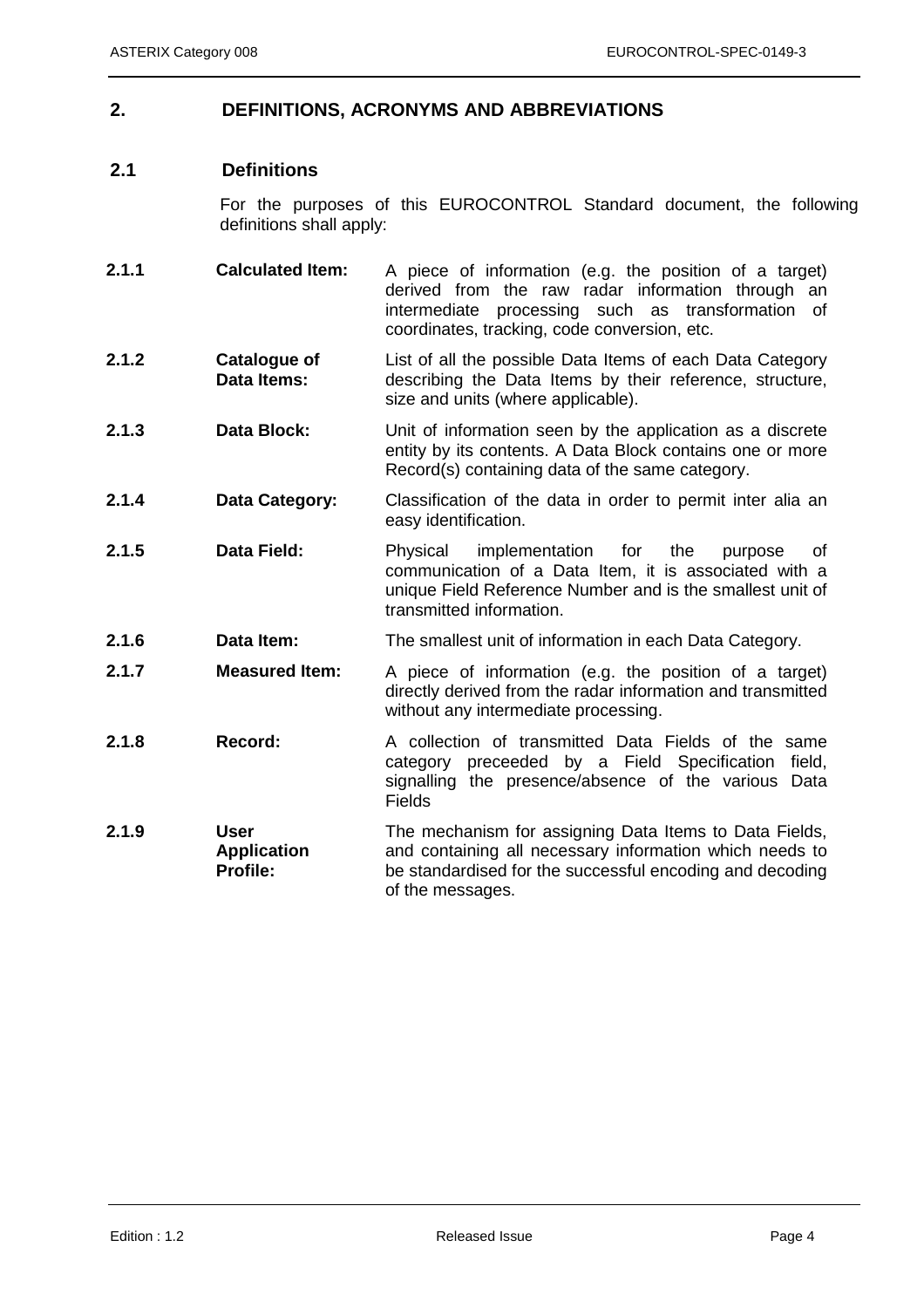# **2.2 Acronyms and Abbreviations**

 For the purposes of this EUROCONTROL Standard Document the following shall apply:

| $\bullet$<br><b>AMG</b><br><b>ATC</b>                                  | <b>ASTERIX</b> | Degree (angle)<br><b>ASTERIX Maintenance Group</b><br>All Purpose STructured EUROCONTROL Radar Information<br>EXchange<br><b>Air Traffic Control</b>                      |  |
|------------------------------------------------------------------------|----------------|---------------------------------------------------------------------------------------------------------------------------------------------------------------------------|--|
|                                                                        |                |                                                                                                                                                                           |  |
| <b>CAT</b>                                                             |                | Data Category                                                                                                                                                             |  |
| <b>EOP</b>                                                             |                | <b>End Of Picture</b>                                                                                                                                                     |  |
| f<br><b>FRN</b><br><b>FX</b>                                           | <b>FSPEC</b>   | Scaling factor<br><b>Field Reference Number</b><br><b>Field Specification</b><br><b>Field Extension Indicator</b>                                                         |  |
| <b>ICAO</b>                                                            |                | International Civil Aviation Organization                                                                                                                                 |  |
| <b>LEN</b><br><b>LSB</b>                                               |                | Length Indicator<br><b>Least Significant Bit</b>                                                                                                                          |  |
| <b>NM</b>                                                              |                | Nautical Mile, unit of distance                                                                                                                                           |  |
| <b>RDP</b><br><b>REP</b>                                               |                | Radar Data Processing (system)<br><b>Field Repetition Indicator</b>                                                                                                       |  |
| S<br><b>SAC</b><br><b>SIC</b><br><b>SOP</b><br><b>SP</b><br><b>SPF</b> |                | second, unit of time<br>System Area Code<br><b>System Identification Code</b><br><b>Start Of Picture</b><br>Special Purpose Indicator<br><b>Standard Precision Format</b> |  |
| <b>UAP</b><br><b>UTC</b>                                               |                | User Application Profile (see Definitions)<br><b>Coordinated Universal Time</b>                                                                                           |  |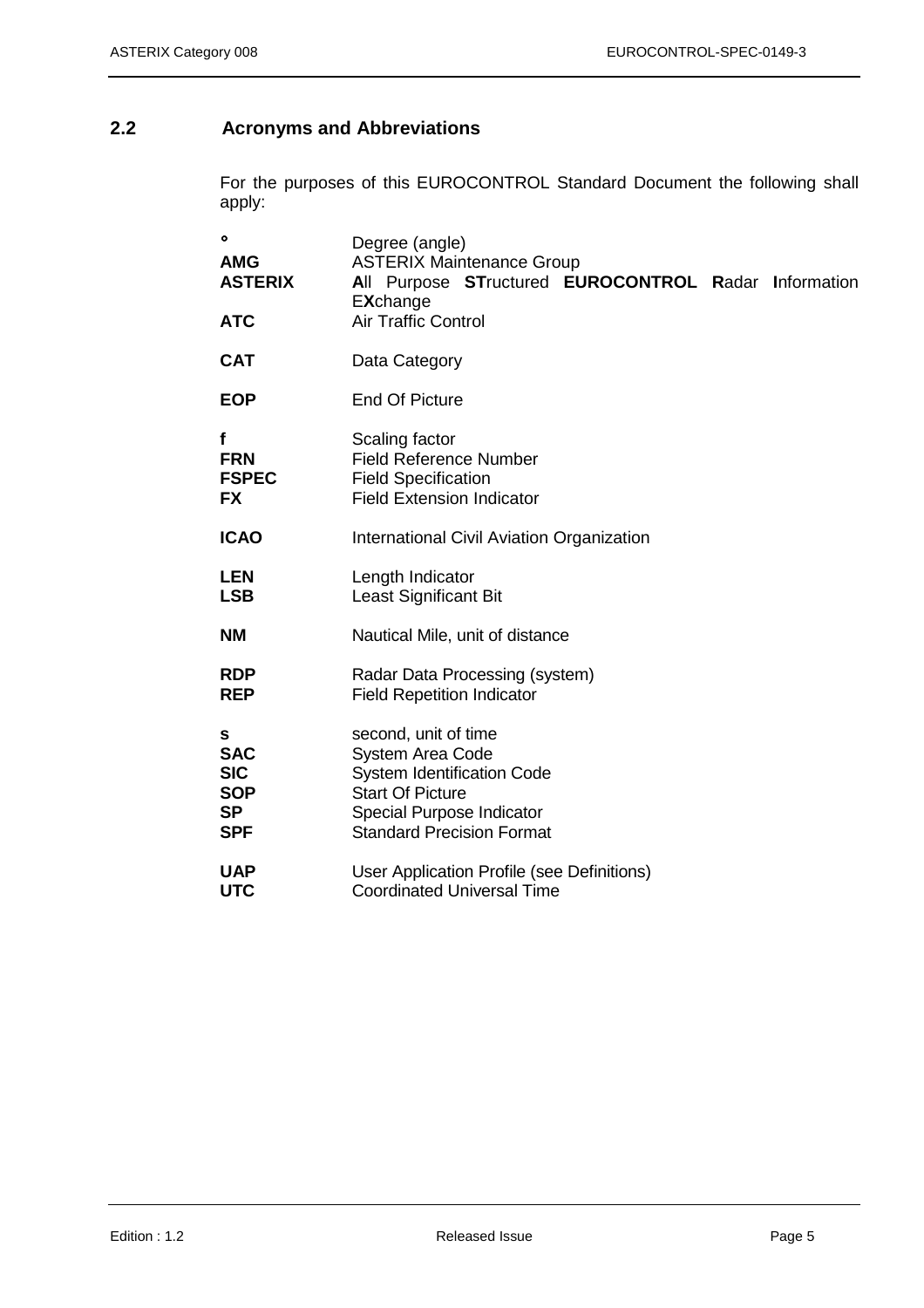# **3. GENERAL PRINCIPLES**

## **3.1 General**

 The transmission of monoradar derived weather information requires the transmission of two types of messages:

- data messages containing elements of the weather image;
- control messages.
- **NOTE** Both type of messages are composed from Data Items belonging to Data Category 008.

#### **3.2 Data Messages**

#### **3.2.1 Representation and Transmission of Precipitation Zones**

**3.2.1.1** Images of precipitation zones shall be represented and transmitted according to one of the three methods as detailed below.

3.2.1.2 Shaded Areas of Polar Vectors

**3.2.1.2.1** A zone of precipitation shall be represented by means of a series of closely spaced vectors, expressed in local polar coordinates.

**3.2.1.2.2 Recommendation** This method should typically be applied for the transmission of precipitation zones from a weather data extractor to a remote computer system in an ATC centre for further processing and/or display.

#### **3.2.1.3** Shaded Areas of Cartesian Vectors

**3.2.1.3.1** A precipitation zone shall be represented by means of sets of parallel vectors, expressed in a cartesian coordinate system the origin of which is either the radar site reference point, or another site reference point.

**3.2.1.3.2 Recommendation** It should be possible to use more than one shading orientation, to express different precipitation intensity levels.

#### **3.2.1.4 Contours of Precipitation Zones**

**3.2.1.4.1** A precipitation zone shall be represented by a set of consecutive summit points which constitute a closed area contour. The summit points being expressed in a local coordinate system.

**3.2.1.4.2 Recommendation** This method should typically be applied if the precipitation zones are visualised by other display techniques than shaded area, e.g. by colouring the area, according to the intensity level.

**NOTE** - The method 'Contours of Precipitation Zones' appears attractive if a lower capacity narrow-band transmission medium is used; especially if contour-point reduction techniques are used at the expense of some degradation in precision.

#### **3.2.2 Precision in Data Items Expressing a Distance**

**3.2.2.1** All Data Items expressing a distance shall use a one-octet (sub)field for the parameter range, vector length and coordinates of a contour point (i.e. Standard Precision Format (SPF)).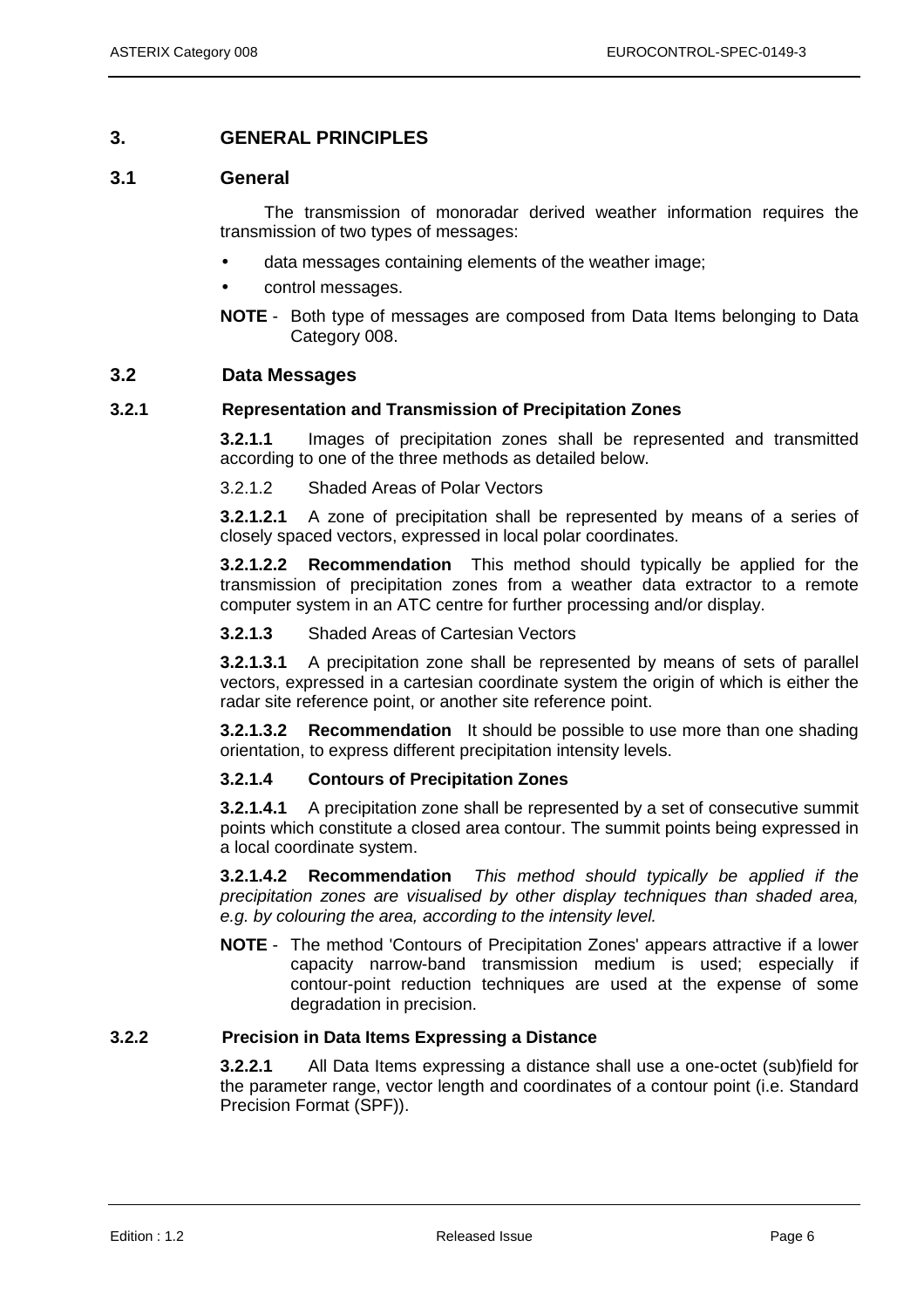**3.2.2.2** Due to the great diversity with regard to maximum coverage and precision requirements in the various ATC applications, a fixed value shall not be assigned to the Least Significant Bit (LSB) of Data Items expressing a distance in Data Category 008.

**3.2.2.3** The decisive factors for a proper LSB setting shall be the maximum coverage range and the intrinsic precision of the radar sensor. The application of a scaling factor (f) is the mechanism to match precision to the prevailing conditions, i.e. the binary value will multiplied by 2**<sup>f</sup>** (binary shift over f positions) to yield the real parameter value.

**3.2.2.4** As the standard quantisation units, the following values shall be chosen:

- $(2<sup>-6</sup>)$  NM, for vector length and coordinates of contour points;
- $(2<sup>-7</sup>)$  NM, for range.
- **NOTE -** The consequences for the LSB, minimum and maximum values for the various parameters are given in Table 1.

| Data Item            | <b>LSB</b>                 | <b>Parameter Range</b>         |
|----------------------|----------------------------|--------------------------------|
| Range<br>(start,end) | $\Omega$ <sup>(-7+f)</sup> | $0 < p < 2^{(\overline{1+f})}$ |
| Length               | $2^{(-6+f)}$               | $0 < p < 2^{(2+f)}$            |
| (x,y)                | $2^{(-6+f)}$               | $-2^{(1+f)} < p < 2^{(1+f)}$   |

#### **Table 1 - Standard Quantisation Units**

**3.2.2.5** The possibilities of such a mechanism for dealing with ranges shall be as illustrated below:

- for a radar with a maximum range of 32 NM a value  $f = 4$  may be chosen, which yields an  $LSB = 0.125$  NM;
- for a weather radar device with a coverage range up to 250 NM a value of  $f =$ 7 may be selected. This means however a limited precision due to an  $LSB =$ 1 NM.
- **NOTE -** A negative value f = -1 may be adopted, resulting in a high precision of 1/256 NM (this is only useful if justified by the precision of the sensor).

**3.2.2.6** The scaling factor, f, shall be a parameter of the Start Of Picture (SOP) message.

#### **3.2.3 Weather Messages**

**3.2.3.1** Weather messages shall contain images of precipitation zones in only one of the three possible representations.

- 3.2.3.2 Recommendations
- 1. A variable number of elements of the weather of the same intensity should be packed within one ASTERIX Record.
- 2. A number of Records should be packed together into one ASTERIX Data Block.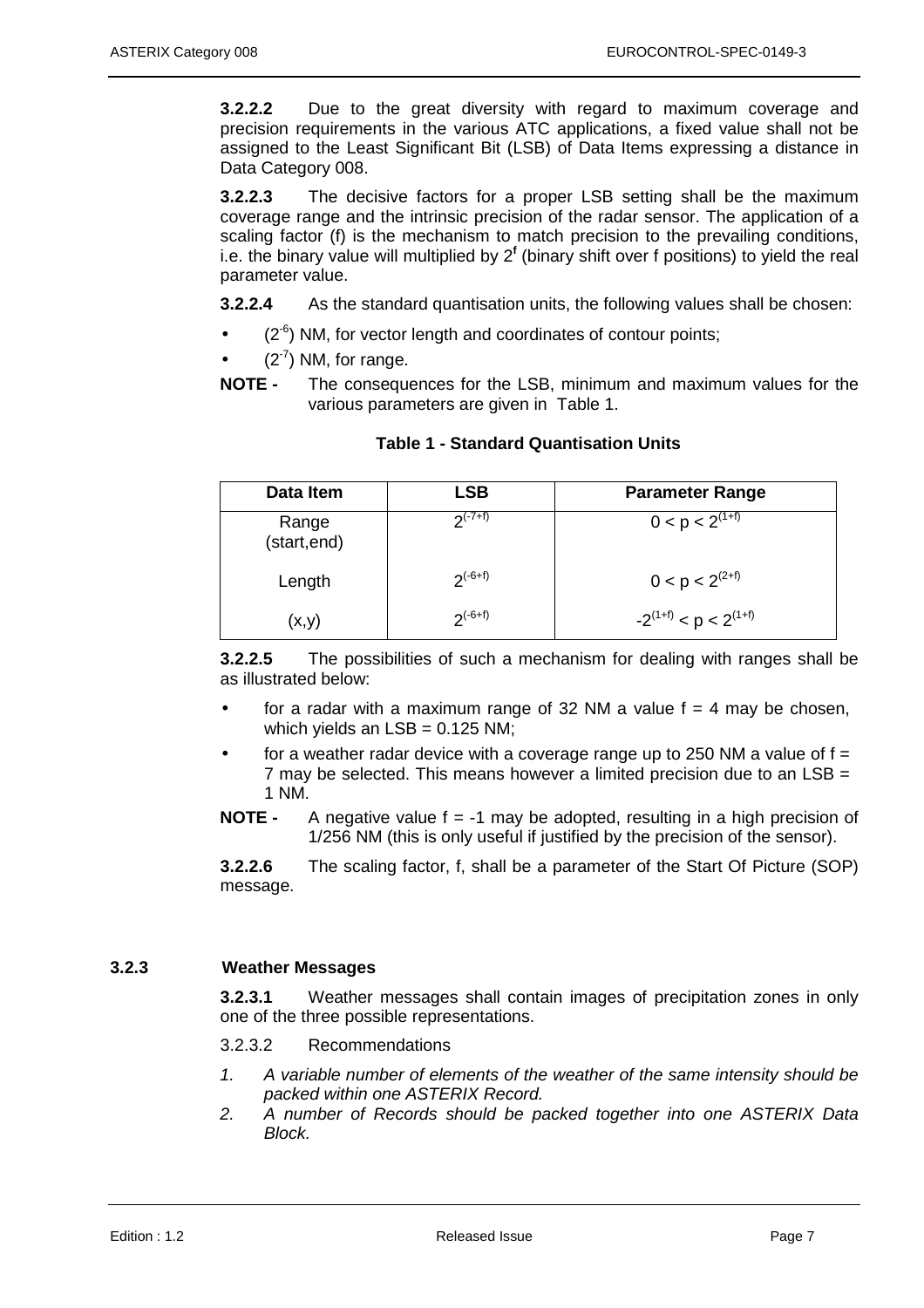# **3.3 Control Messages**

Two types of control messages are identified:

#### • **Start of Picture (SOP)**

This message shall be used to signal the start of a new data renewal cycle and to provide additional information such as the time of day and actual processing and configuration status of the radar station.

#### • **End of Picture (EOP)**

This message shall be used to signal the end of a data renewal cycle and to provide a count of the total number of items constituting the weather image transmitted. The latter value allows the receiver to verify whether all items were actually received.

## **3.4 Transmission of Monoradar Derived Weather Information**

#### **3.4.1 User Application Profile**

 A single User Application Profile (UAP) has been defined and standardised and shall be used to transmit weather information (data and control messages).

 Since data and control messages are composed from Data Items out of the same Data Category, it is possible to mix both type of messages within a Data Block.

# **3.4.2 Message Transmission**

**3.4.2.1** At the start of a data renewal cycle, the data messages shall be preceded by an SOP message.

**3.4.2.2** At the end of a data renewal cycle, the data messages shall be followed by an EOP message.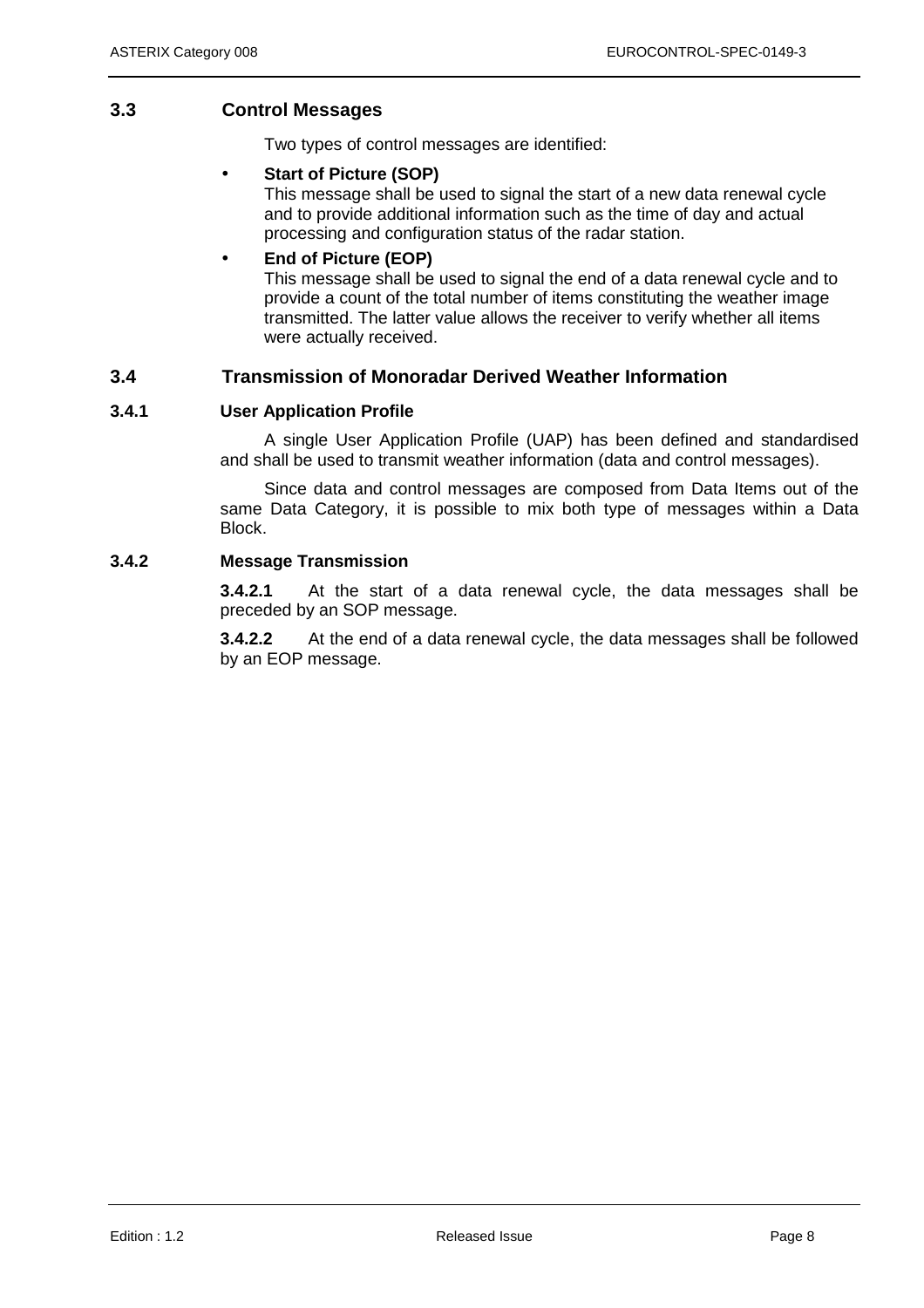#### **3.4.3 Data Block**

 Data Blocks containing monoradar derived weather information shall have the following layout:

| CAT = 008   LEN   FSPEC   Items of the $\vert$ | <b>FSPEC</b> $ $ Items of the |
|------------------------------------------------|-------------------------------|
| Ifirst record                                  | last record                   |

where:

- Data Category  $(CAT) = 008$ , is a one-octet field indicating that the Data Block contains monoradar derived weather information;
- Length Indicator (LEN) is a two-octet field indicating the total length in octets of the Data Block, including the CAT and LEN fields;
- FSPEC is the Field Specification.

## **3.5 Composition of Messages**

**3.5.1** Messages shall be composed of Data Items assembled in the order defined by the Field Reference Number (FRN) in the associated UAP.

**3.5.2** Data Items shall be either compulsory or optional.

**3.5.2.1** Compulsory items represent commonly used data required by any application, they shall be implemented.

**3.5.2.2** Optional items represent more specific data and their implementation shall be negotiated between users.

**3.5.3** Whether Data Items are compulsory or optional, they shall be either always transmitted or conditionally transmitted.

**3.5.3.1** When compulsory, they shall always be transmitted in a Record with the corresponding FSPEC bits set to one.

**3.5.3.2** When optional, they shall be present in a Record only if certain conditions are met (e.g. availability of the data). The corresponding FSPEC bits being set to one or to zero according to the presence or absence of the fields.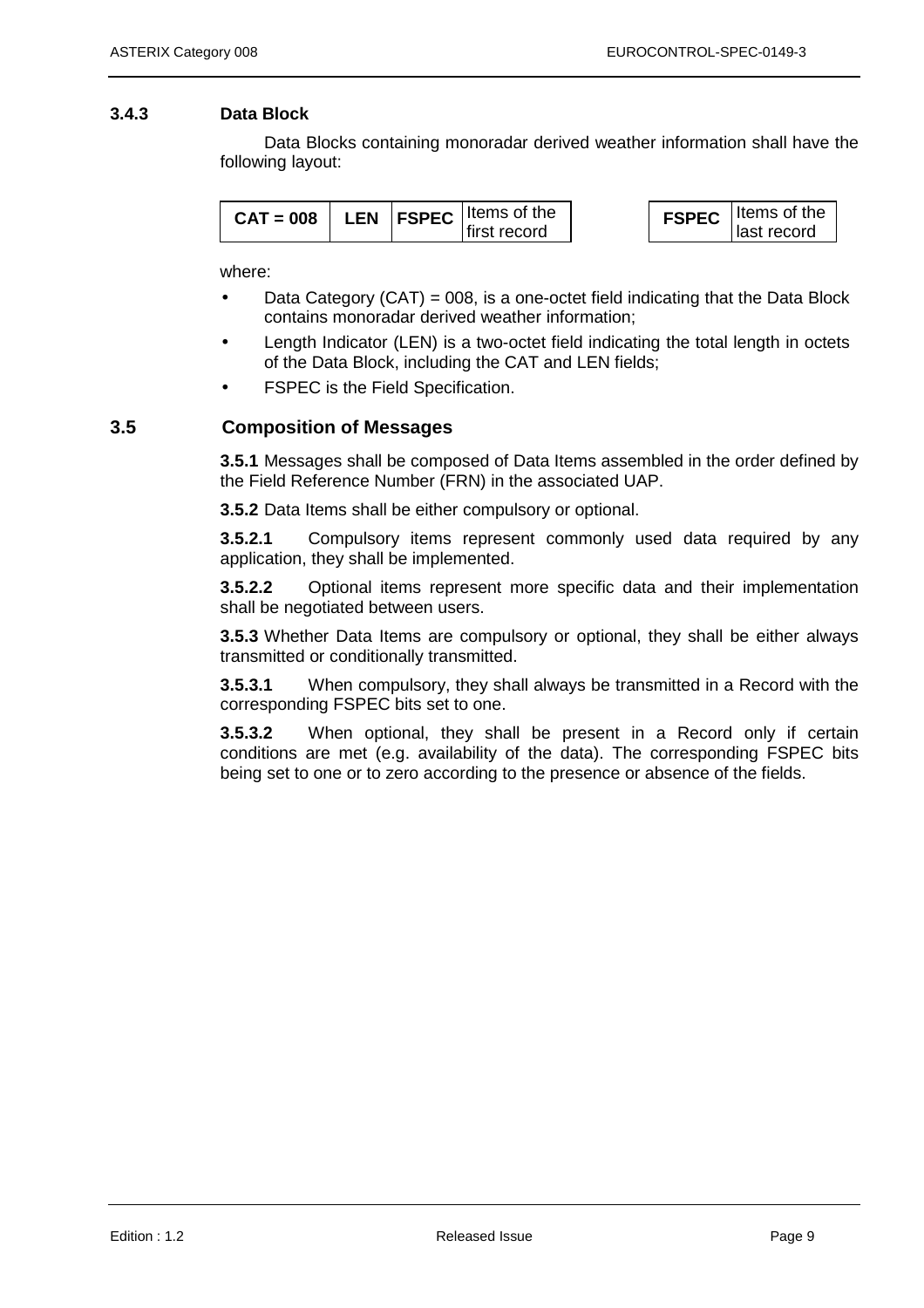# **4. LAYOUT OF THE WEATHER MESSAGES**

# **4.1 Standard Data Items**

 The standardised Data Items which shall be used for the transmission of monoradar derived weather information are defined in Table 2 and described in the following pages.

| Table 2 - Standard Data Items of Category 008 |  |  |  |  |  |
|-----------------------------------------------|--|--|--|--|--|
|-----------------------------------------------|--|--|--|--|--|

| Data<br>Item<br>Ref. No. | <b>Description</b>                            | <b>System Units</b>              |
|--------------------------|-----------------------------------------------|----------------------------------|
| 1008/000                 | Message Type                                  | N.A.                             |
| 1008/010                 | Data Source Identifier                        | N.A.                             |
| 1008/020                 | <b>Vector Qualifier</b>                       | N.A.                             |
| 1008/034                 | Sequence of Polar Vectors in SPF Notation     | Range: $2^{(-7+f)}$ NM           |
|                          |                                               | Azimuth: 360°/(2 <sup>16</sup> ) |
| 1008/036                 | Sequence of Cartesian Vectors in SPF Notation | $X, Y: 2^{(-6+f)}$ NM            |
| 1008/038                 | Sequence of Weather Vectors in SPF Notation   | $X.Y: 2^{(-6+f)}$ NM             |
| 1008/040                 | Contour Identifier                            | N.A.                             |
| 1008/050                 | Sequence of Contour Points in SPF Notation    | $X, Y: 2^{(-6+f)}$ NM            |
| 1008/090                 | Time of Day                                   | $1/128$ s                        |
| 1008/100                 | <b>Processing Status</b>                      | N.A.                             |
| 1008/110                 | <b>Station Configuration Status</b>           | N.A.                             |
| 1008/120                 | Total number of Items Constituting One        | N.A.                             |
|                          | <b>Weather Picture</b>                        |                                  |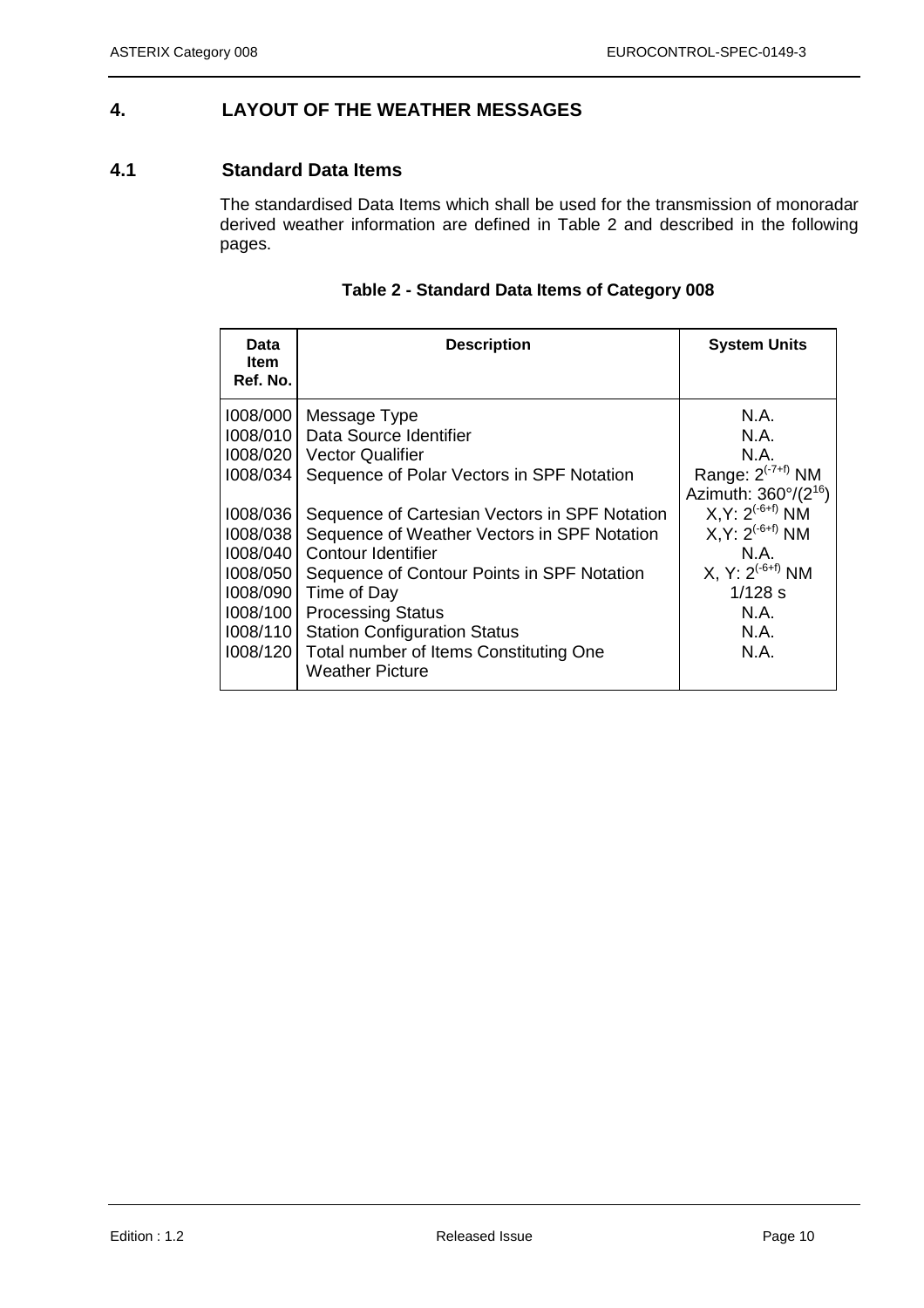# **4.2 Description of Standard Data Items**

# **4.2.1 Data Item I008/000, Message Type**

**Definition:** This Data Item allows for a more convenient handling of the messages at the receiver side by further defining the type of transaction.

**Format:** One-octet fixed length Data Item.

 **Structure**:



 The following Message Types are standardised for category 008 records:

- 001, Polar vector;
- 002, Cartesian vector of start point/ length;
- 003, Contour record;
- 004, Cartesian start point and end point vector;
- 254, SOP message;
- 255, EOP message.

#### **4.2.2 Data Item I008/010, Data Source Identifier**

**Definition:** Identification of the radar station from which the data are received.

**Format:** Two-octet fixed length Data Item.

 **Structure**:



## **NOTES**

 1. The defined SACs are on the EUROCONTROL ASTERIX website (www.eurocontrol.int/asterix)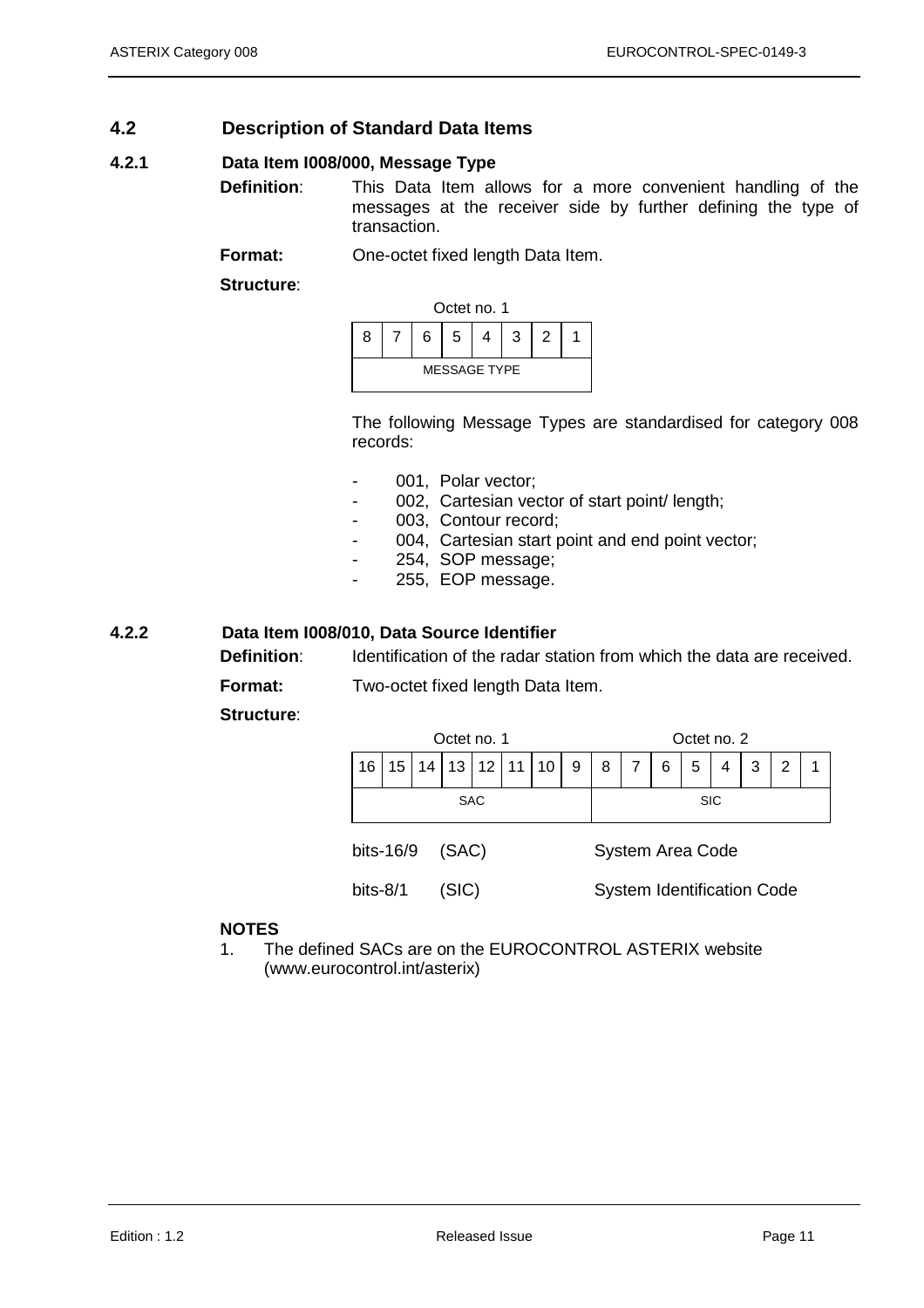- **4.2.3 Data Item I008/020, Vector Qualifier** 
	- **Definition:** Precipitation intensity level, shading orientation of the vectors representing the precipitation area and coordinate system used.
	- **Format:** Variable length Data Item comprising a first part of one-octet, followed by one-octet extents as necessary.

# **Structure**

| of First Part: |            |                 |             | Octet no. 1 |                |                |                |            |                                  |        |                                                                                        |                                                |                                                                                                                     |  |
|----------------|------------|-----------------|-------------|-------------|----------------|----------------|----------------|------------|----------------------------------|--------|----------------------------------------------------------------------------------------|------------------------------------------------|---------------------------------------------------------------------------------------------------------------------|--|
|                | 8          | $\overline{7}$  | 6           | 5           | 4              | 3              | $\overline{2}$ | 1          |                                  |        |                                                                                        |                                                |                                                                                                                     |  |
|                | <b>ORG</b> | $\overline{11}$ | $ 2\rangle$ | 13          | S <sub>1</sub> | S <sub>2</sub> | S <sub>3</sub> | <b>FX</b>  |                                  |        |                                                                                        |                                                |                                                                                                                     |  |
|                | bit-8      |                 |             | (ORG)       |                |                |                | $=$<br>$=$ | $\overline{0}$<br>$\overline{1}$ |        |                                                                                        |                                                | <b>Local Coordinates</b><br><b>System Coordinates</b>                                                               |  |
|                | bits-7/5   |                 |             | (11/12/13)  |                |                |                |            | seven)                           |        |                                                                                        |                                                | Intensity level (range zero to                                                                                      |  |
|                | bits-4/2   |                 |             | (S1/S2/S3)  |                |                |                |            | North, as follows:               |        |                                                                                        |                                                | Shading orientation with respect to                                                                                 |  |
|                |            |                 |             |             |                |                |                |            |                                  | S1     |                                                                                        | $S2$ S3                                        | <b>Heading</b>                                                                                                      |  |
|                |            |                 |             |             |                |                |                |            | 0<br>0<br>1<br>1<br>1<br>1       | 0<br>0 | $\mathbf 0$<br>$\mathbf 0$<br>1<br>$\mathbf 1$<br>$\mathbf 0$<br>$\mathbf 0$<br>1<br>1 | $\mathbf 0$<br>1<br>0<br>1<br>0<br>1<br>0<br>1 | $0^{\circ}$<br>$22.5^\circ$<br>$45^{\circ}$<br>$67.5^\circ$<br>$90^\circ$<br>$112.5^\circ$<br>$135^\circ$<br>157.5° |  |
|                | bit-1      |                 |             | (FX)        |                |                |                | =<br>=     | 0<br>1                           |        |                                                                                        |                                                | End of Data Item<br><b>Extension into first extent</b>                                                              |  |

**NOTE -** For polar vectors bits-4/2 are meaningless and are set to zero.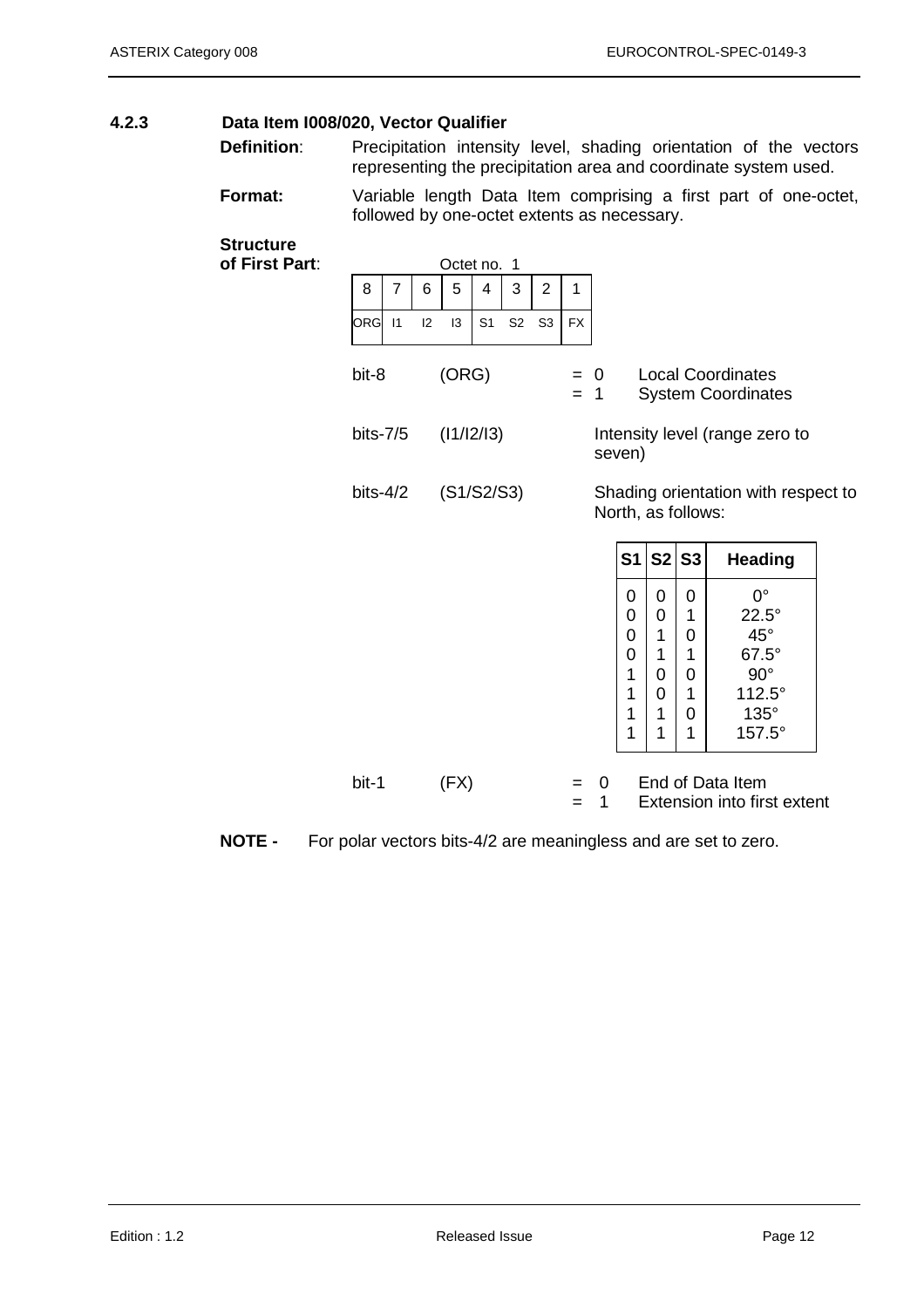#### **Structure of First Extent:**

|          |      |   | Octet no. 1 |   |            |    |                |    |                                                |
|----------|------|---|-------------|---|------------|----|----------------|----|------------------------------------------------|
| 8        | 7    | 6 | 5           | 4 | 3          | 2  | 1              |    |                                                |
| 0        | 0    | 0 | $\Omega$    | 0 | <b>TST</b> | ER | <b>FX</b>      |    |                                                |
| bits-8/4 |      |   |             |   |            |    |                |    | Spare bits set to 0                            |
| bit-3    |      |   | (TST)       |   |            |    | $= 0$<br>$=$ 1 |    | Default<br>Test vector                         |
| bit-2    | (ER) |   |             |   |            |    | $= 0$<br>$=$ 1 |    | Default<br>Error condition encountered         |
| bit-1    |      |   | (FX)        |   |            |    | $= 0$<br>$=$   | -1 | End of Data Item<br>Extension into next extent |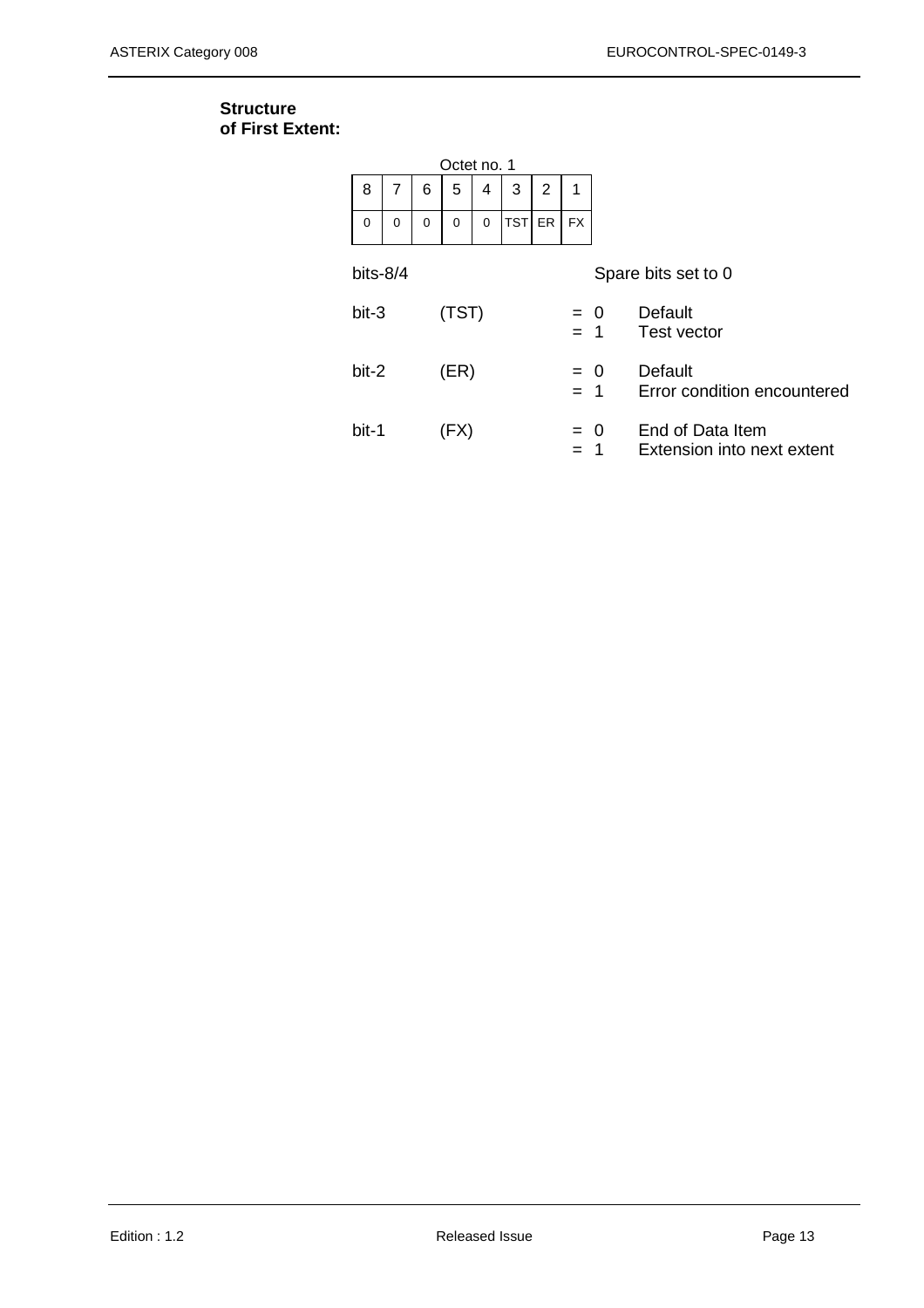#### **4.2.4 Data Item I008/034, Sequence of Polar Vectors in SPF Notation**

**Definition:** Sequence of weather vectors in local polar coordinates.

Format: Repetitive Data Item, starting with a one-octet Field Repetition Indicator (REP) indicating the number of vectors, followed by series of four-octets (vector components) as necessary.

#### **Structure**:



|                                                                      |  |  | Octet no. 2 |  |  |     | Octet no. 3      |  |  |  |  |  |  |     |
|----------------------------------------------------------------------|--|--|-------------|--|--|-----|------------------|--|--|--|--|--|--|-----|
| 30   29   28   27   26   25   24   23   22   21   20   19   18<br>31 |  |  |             |  |  |     |                  |  |  |  |  |  |  |     |
|                                                                      |  |  | START RANGE |  |  | LSB | <b>END RANGE</b> |  |  |  |  |  |  | LSB |

|                | Octet no. 4                                                 |  |  |  |  |  |  |  |  |  | Octet no. 5 |     |  |
|----------------|-------------------------------------------------------------|--|--|--|--|--|--|--|--|--|-------------|-----|--|
| 16             | 14   13   12   11   10  <br>9<br>$15$  <br>8<br>5<br>6<br>ົ |  |  |  |  |  |  |  |  |  |             |     |  |
| <b>AZIMUTH</b> |                                                             |  |  |  |  |  |  |  |  |  |             | LSB |  |

| bits-40/33 | (REP)     | Number of weather vectors                      |
|------------|-----------|------------------------------------------------|
| $bit-25$   | $(LSB) =$ | $2^{(-7+f)}$ NM<br>Max. range = $2^{(1+f)}$ NM |
| bit-17     | $(LSB) =$ | $2^{(-7+f)}$ NM<br>Max. range = $2^{(1+f)}$ NM |
| bit-1      | $(LSB) =$ | $360^{\circ}/(2^{16})$ = 0.005 5°              |
|            |           |                                                |

**NOTE -** f is a parameter of the SOP message.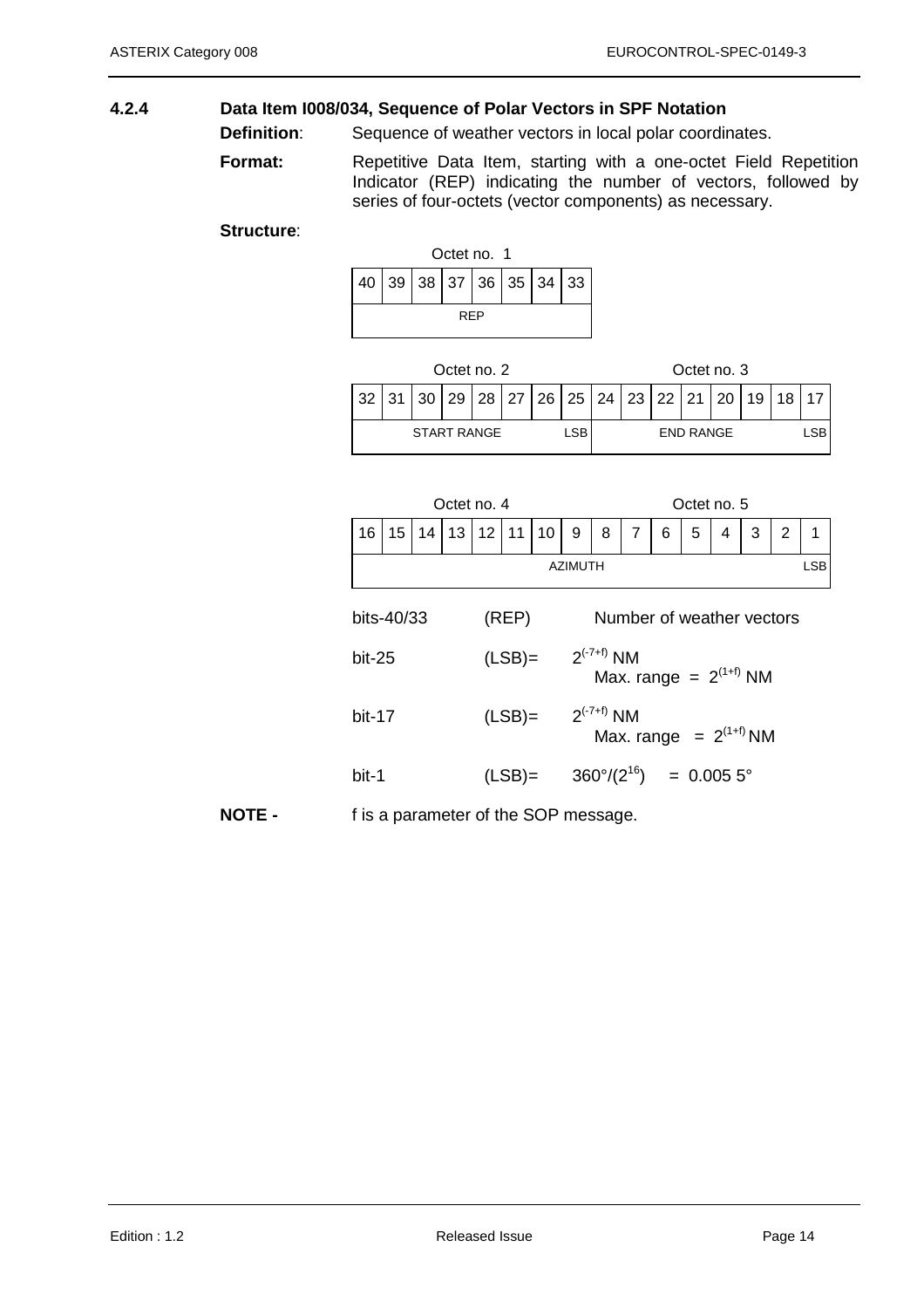- **4.2.5 Data Item I008/036, Sequence of Cartesian Vectors in SPF Notation** 
	- **Definition:** Sequence of weather vectors, in the representation start point/ length, in local or in system cartesian coordinates.
	- **Format:** Repetitive Data Item, starting with a one-octet Field Repetition Indicator (REP) indicating the number of vectors, followed by series of three-octets (vector components) as necessary.

#### **Structure:**







# **NOTES**

1. f is a parameter of the SOP message.

 2. Negative values are expressed in 2's complement form, bit-24 and bit-16 are set to 0 for positive values and 1 for negative values.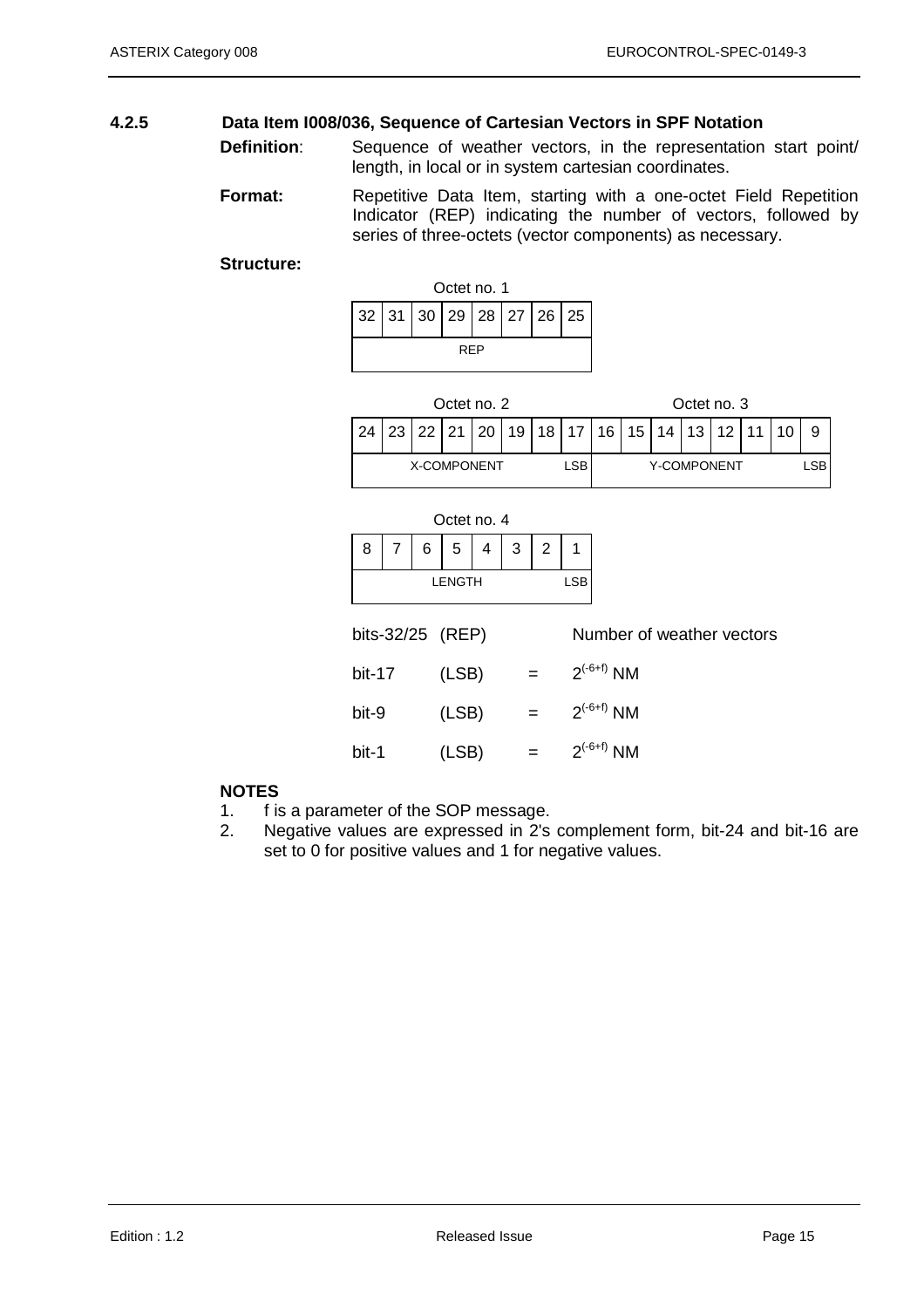- **4.2.6 Data Item I008/038, Sequence of Weather Vectors in SPF Notation** 
	- **Definition:** Sequence of weather vectors, in the representation start point/ end point, in local or in system cartesian coordinates.
	- **Format:** Repetitive Data Item, starting with a one-octet Field Repetition Indicator (REP), indicating the number of vectors, followed by a series of four-octets (vector components) as necessary.

## **Structure:**

| Octet no. 1 |                                       |  |  |  |  |  |  |  |  |  |
|-------------|---------------------------------------|--|--|--|--|--|--|--|--|--|
|             | 40   39   38   37   36   35   34   33 |  |  |  |  |  |  |  |  |  |
| RFP         |                                       |  |  |  |  |  |  |  |  |  |

| Octet no. 2                                                    |  |  |              |  |  |    |              |  |  |  | Octet no. 3 |  |  |
|----------------------------------------------------------------|--|--|--------------|--|--|----|--------------|--|--|--|-------------|--|--|
| 30   29   28   27   26   25   24   23   22   21   20   19   18 |  |  |              |  |  |    |              |  |  |  |             |  |  |
|                                                                |  |  | X1 Component |  |  | LS | Y1 Component |  |  |  |             |  |  |

|                    |                                     |  |  | Octet no. 4 |  |  |  |  |  |   | Octet no. 5         |   |   |  |
|--------------------|-------------------------------------|--|--|-------------|--|--|--|--|--|---|---------------------|---|---|--|
|                    | 15   14   13   12   11   10  <br>-9 |  |  |             |  |  |  |  |  | 6 |                     | ົ | ◠ |  |
| X2 Component<br>LS |                                     |  |  |             |  |  |  |  |  |   | <b>Y2 Component</b> |   |   |  |

| bits - 40/33 | (REP) | Number of weather vectors |
|--------------|-------|---------------------------|
| bit - 25     | (LSB) | $= 2^{(-6+f)}$ NM         |
| bit - 17     | (LSB) | $= 2^{(-6+f)}$ NM         |
| $bit - 9$    | (LSB) | $= 2^{(-6+f)}$ NM         |
| $bit - 1$    | (LSB) | $= 2^{(-6+f)}$ NM         |

# **NOTES**

- 1. f is a parameter of the SOP message.
- 2. Negative values are expressed in 2's complement form, bits-32, 24, 16 and 8 are set to 0 for positive values and 1 for negative values.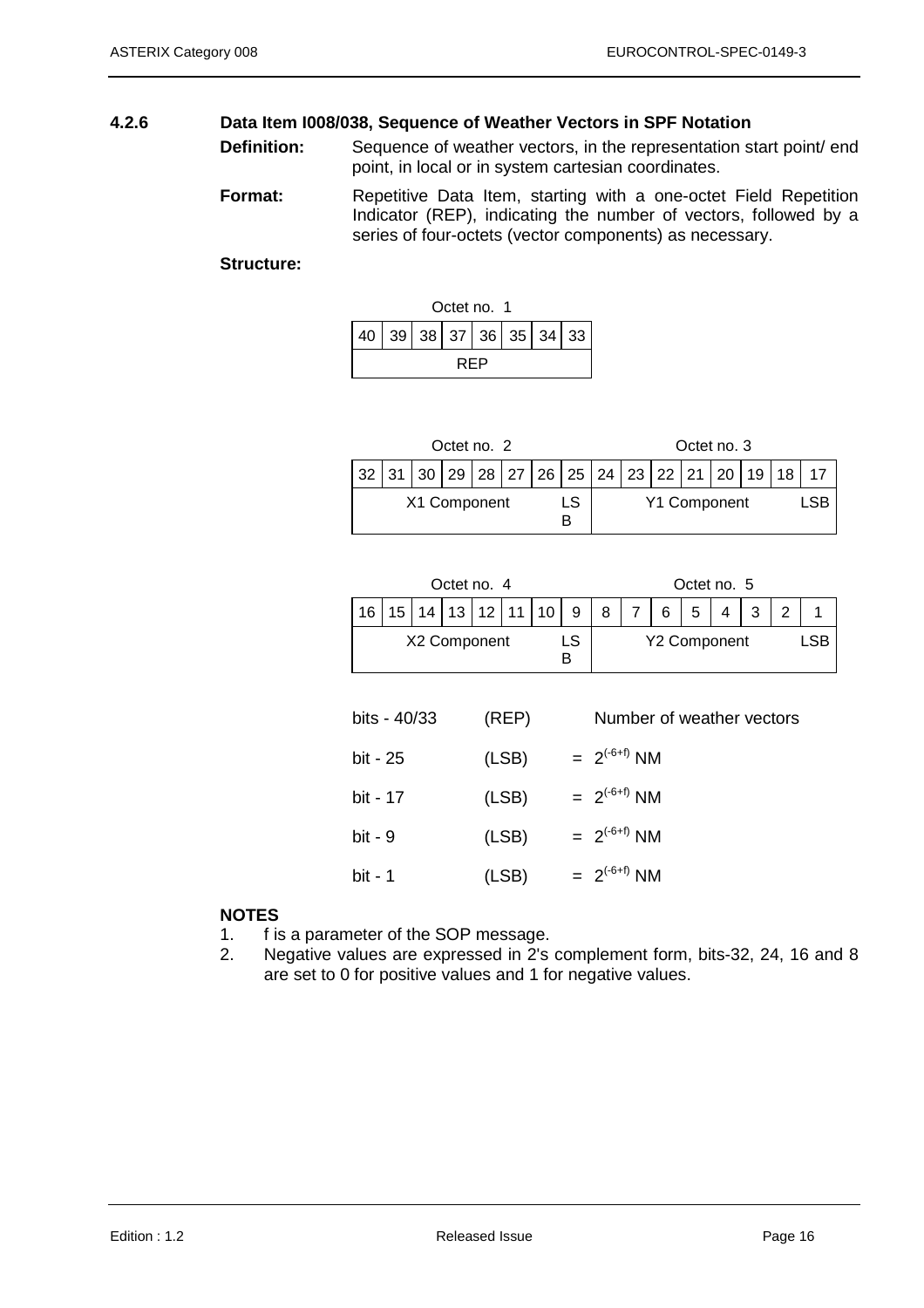## **4.2.7 Data Item I008/040, Contour Identifier**

**Definition:** Contour serial number together with the precipitation intensity levels and the coordinates system used.

**Format:** Two-octet fixed length Data Item.

#### **Structure**:

| Octet no. 1                                          |           |    |            |             |             |                                                                                 |                | Octet no. 2    |   |                     |   |                              |                                                    |   |                                |  |
|------------------------------------------------------|-----------|----|------------|-------------|-------------|---------------------------------------------------------------------------------|----------------|----------------|---|---------------------|---|------------------------------|----------------------------------------------------|---|--------------------------------|--|
| 13<br>12<br>15 <sub>15</sub><br>10<br>16<br>14<br>11 |           |    |            |             |             | 9                                                                               | 8              | $\overline{7}$ | 6 | 5                   | 4 | 3                            | 2                                                  | 1 |                                |  |
| <b>ORG</b>                                           | $\vert$ 1 | 12 | 3          | $\mathbf 0$ | $\mathbf 0$ |                                                                                 | <b>FST/LST</b> |                |   |                     |   |                              | CSN (CONTOUR SERIAL NUMBER)                        |   |                                |  |
| $bit-16$                                             |           |    | (ORG)      |             |             |                                                                                 | $=$<br>$=$     | 0<br>1         |   |                     |   | Local coordinates            | System coordinates                                 |   |                                |  |
| bits-15/13 (I1/I2/I3)                                |           |    |            |             |             |                                                                                 |                | seven)         |   |                     |   |                              | Intensity levels (range zero to                    |   |                                |  |
| bits-12/11                                           |           |    |            |             |             |                                                                                 |                |                |   | Spare bits set to 0 |   |                              |                                                    |   |                                |  |
| bits-10/9                                            |           |    | (FST/LST)  |             |             |                                                                                 | $= 00$         |                |   | contour             |   |                              | Intermediate record of a                           |   |                                |  |
|                                                      |           |    |            |             |             |                                                                                 | $= 01$         |                |   |                     |   |                              |                                                    |   | Last record of a contour of at |  |
|                                                      |           |    |            |             | $=$         | least two records<br>First record of a contour of at<br>10<br>least two records |                |                |   |                     |   |                              |                                                    |   |                                |  |
|                                                      |           |    |            |             |             |                                                                                 | $= 11$         |                |   |                     |   |                              | First and only record, fully<br>defining a contour |   |                                |  |
| bits-8/1                                             |           |    | <b>CSN</b> |             |             |                                                                                 |                |                |   |                     |   | <b>Contour Serial Number</b> |                                                    |   |                                |  |

**Note:** The Contour Serial Number provides an unambiguous identification for each contour record. Within one update cycle, a serial number shall never be assigned twice.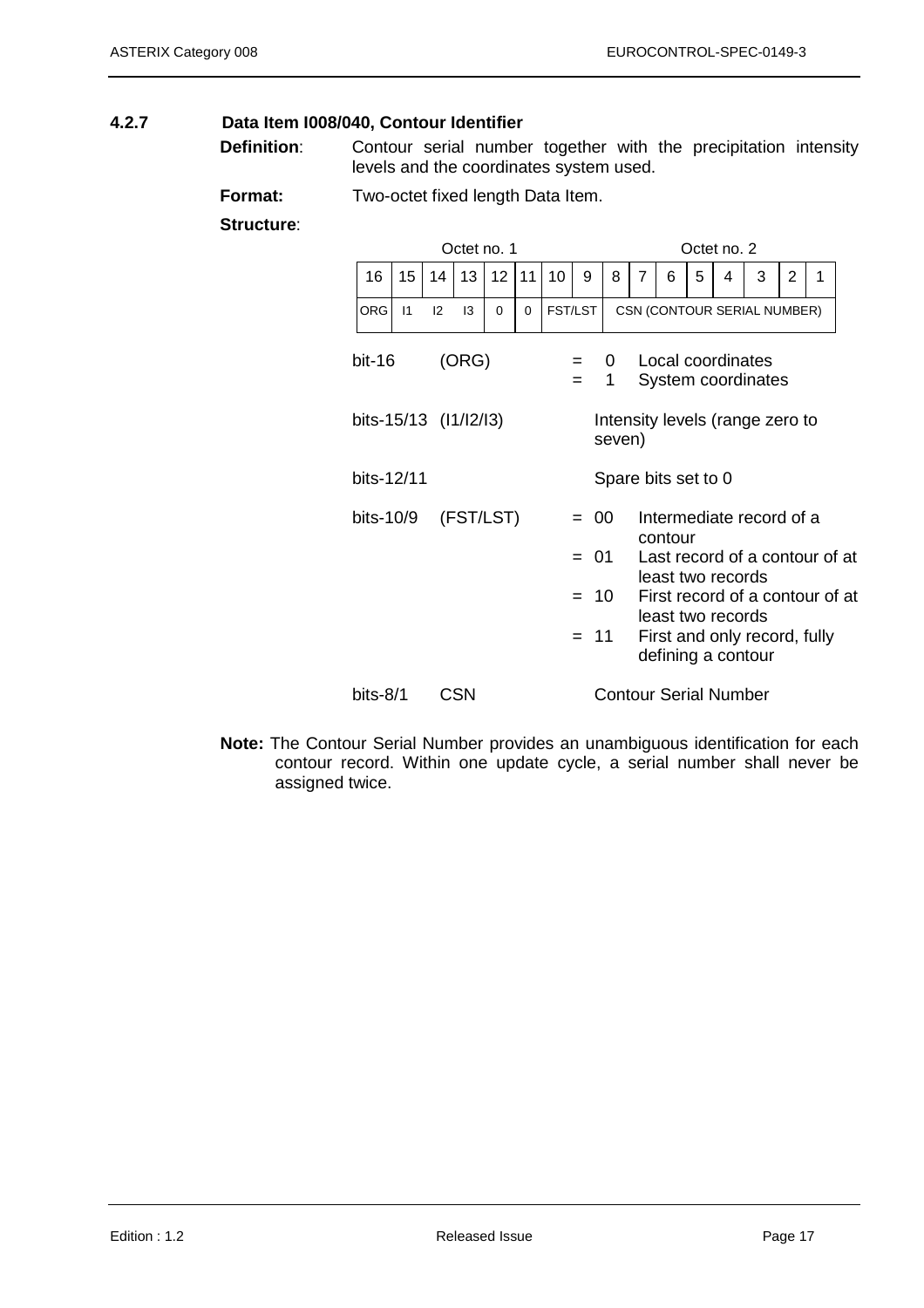- **4.2.8 Data Item I008/050, Sequence of Contour Points in SPF Notation** 
	- **Definition:** Cartesian coordinates of a variable number of points defining a contour.
	- **Format:** Repetitive Data Item, starting with a one-octet Field Repetition Indicator (REP) indicating the number of consecutive points followed by the X and Y coordinates of each point.

#### **Structure**:



|                                                  |  |  | Octet no. 3 |  |  |                                                                                 |     |  |  |  |  |  |  |   |     |
|--------------------------------------------------|--|--|-------------|--|--|---------------------------------------------------------------------------------|-----|--|--|--|--|--|--|---|-----|
| 16 <sup>1</sup>                                  |  |  |             |  |  | 15   14   13   12   11   10  <br>$\mathbf{3}$<br>9<br>$8 \mid 7$<br>4<br>6<br>5 |     |  |  |  |  |  |  | 2 |     |
|                                                  |  |  | X(1)        |  |  |                                                                                 | LSB |  |  |  |  |  |  |   | LSB |
| bits-24/17 (REP)<br>Number of consecutive points |  |  |             |  |  |                                                                                 |     |  |  |  |  |  |  |   |     |

| bit-9 | (LSB) | = | $2^{(-6+f)}$ NM |
|-------|-------|---|-----------------|
| bit-1 | (LSB) | = | $2^{(-6+f)}$ NM |

#### **NOTES**

- 1. f is a parameter of the SOP message.
- 2. Negative values are expressed in 2's complement form, bit-16 and bit-8 shall be set to 0 for positive values and 1 for negative values.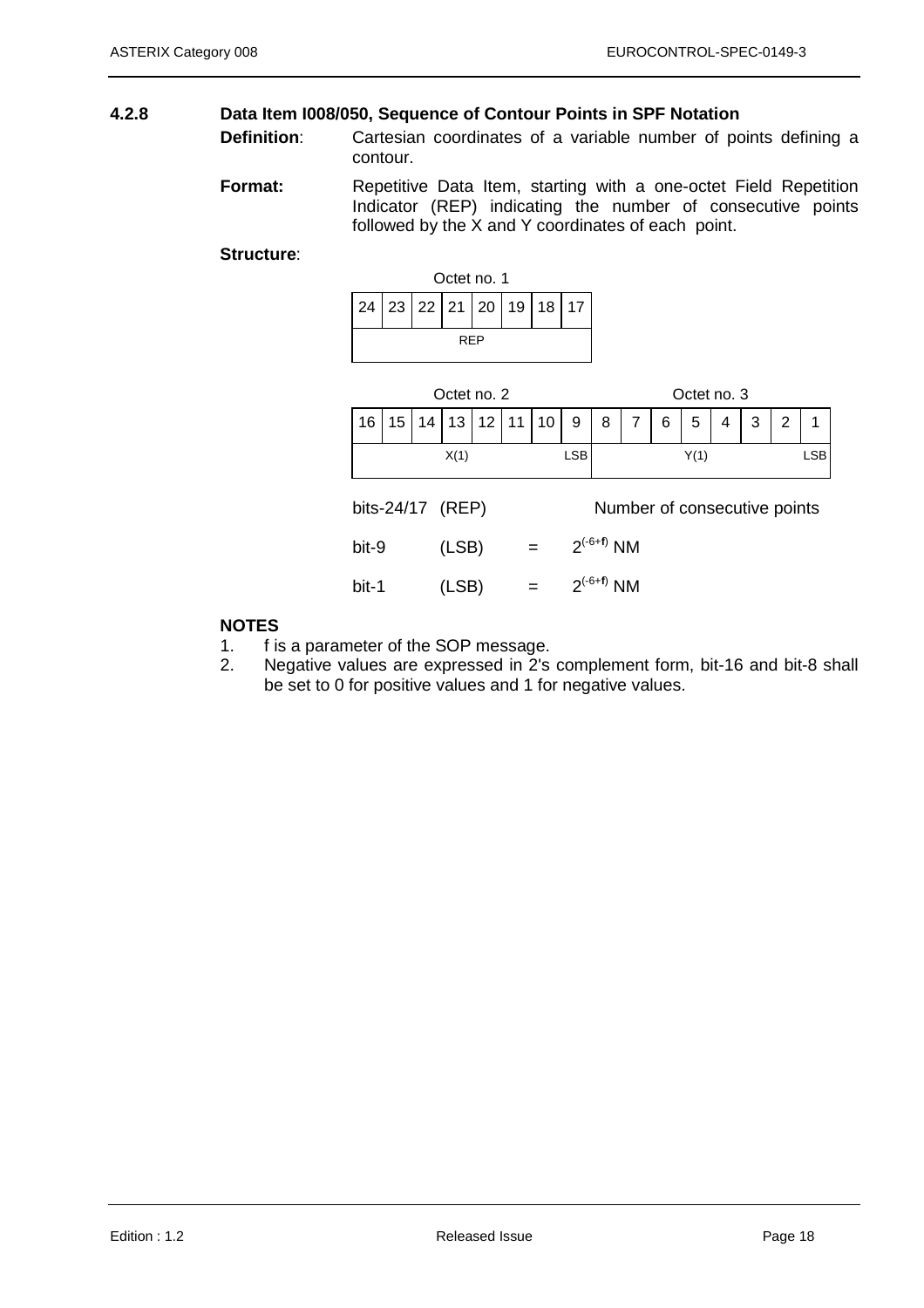## **4.2.9 Data Item I008/090, Time of Day**

**Definition**: Absolute time stamping expressed as Coordinated Universal Time (UTC) time.

**Format:** Three-octet fixed length Data Item.

#### **Structure**:





#### **NOTES**

- 1. The time of day value is reset to zero each day at midnight.
- 2. For time management in radar transmission applications, refer to Part 1, paragraph 5.4 [Ref. 1].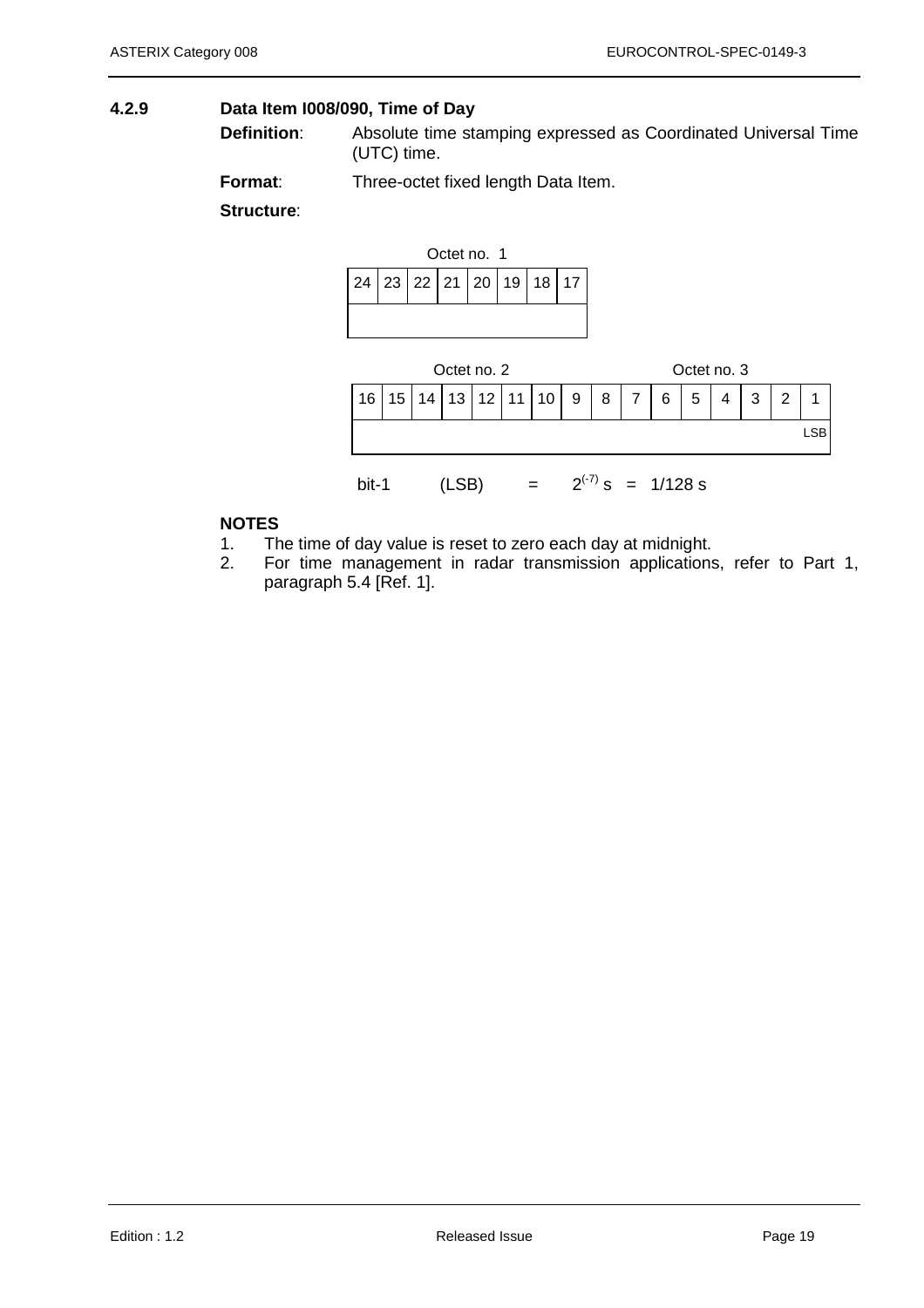#### **4.2.10 Data Item I008/100, Processing Status**

- **Definition:** Information concerning the scaling factor currently applied, current reduction step in use, etc.
- **Format:** Variable length Data Item comprising a first part of three-octets, followed by one-octet extents as necessary.

# **Structure**

# **of First Part**:



| Octet no. 2 |    |    |  |  |  |  | Octet no. 3                  |  |       |  |   |   |   |   |  |
|-------------|----|----|--|--|--|--|------------------------------|--|-------|--|---|---|---|---|--|
|             | 16 | 15 |  |  |  |  | $14$   13   12   11   10   9 |  | 8   7 |  | 6 | 5 | 4 | 2 |  |
|             |    |    |  |  |  |  |                              |  |       |  |   |   |   |   |  |

bits-24/20 (f) Scaling factor, negative values are represented in 2's complement form, bit-24 is set to 0 for positive values and 1 for negative values.

- bits-19/17 (R) Current reduction stage in use. Normal operation is indicated by a value of zero. The actual bit signification is application dependent. bits-16/2 (Q) Processing parameters. The
	- actual bit signification is application dependent.
	- $bit-1$   $(FX)$  = 0 End of Data Item = 1 Extension into first extent

Edition : 1.2 Page 20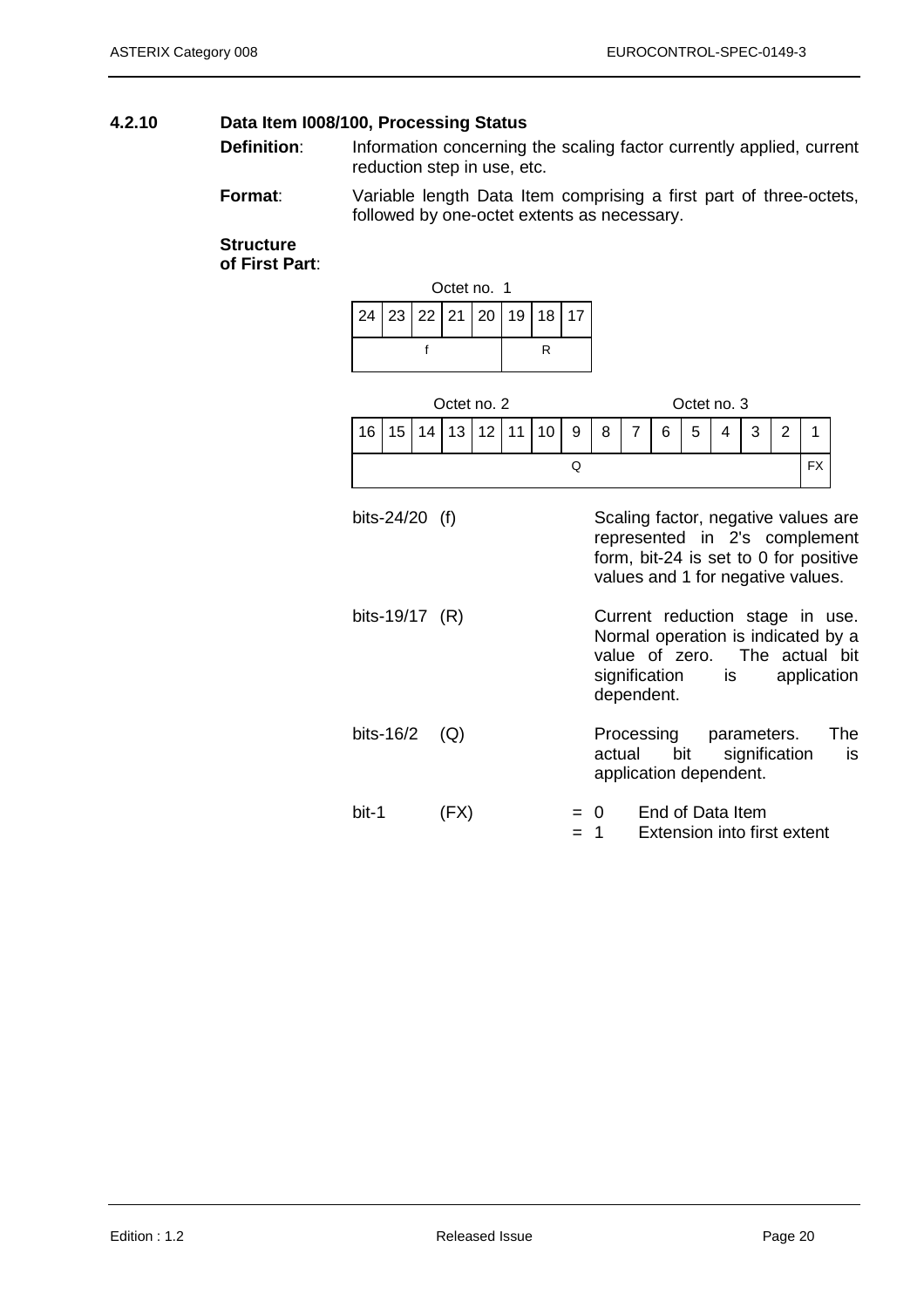#### **4.2.11 Data Item I008/110, Station Configuration Status**

- **Definition:** Information concerning the use and status of some vital hardware components of a radar system .
- **Format:** Variable length Data Item comprising a first part of one-octet, followed by one-octet extents as necessary.

# **Structure**

# **of First Part**:



**NOTE -** Due to the diversity in hardware design and requirements of present and future radar stations, it is felt impractical to attempt to define individual bits.

# **4.2.12 Data Item I008/120, Total Number of Items Constituting One Weather Picture**

- **Definition:** Total number of vectors, respectively contour points, constituting the total weather image, provided with the EOP message.
- **Format:** Two-octet fixed length Data Item.

#### **Structure**:

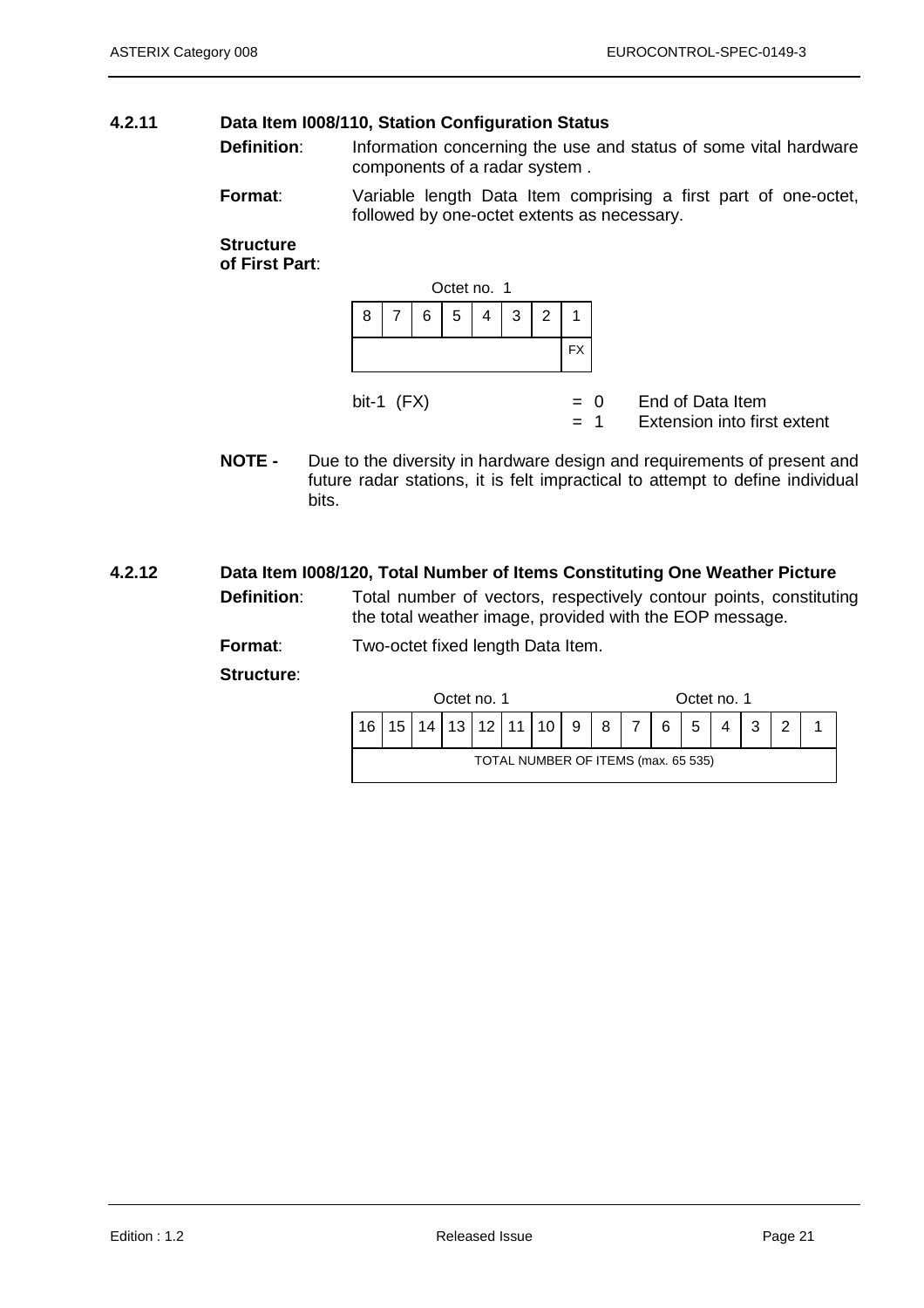## **4.3 Transmission of Weather Messages**

## **4.3.1 Standard User Application Profile and Use of Standardised Data Items**

#### *4.3.1.1 User Application Profile*

The following standard UAP shown in Table 3 shall be used for the transmission of monoradar derived weather information:

| <b>FRN</b>     | Data Item | <b>Information</b>                            | Length in<br><b>Octets</b> |
|----------------|-----------|-----------------------------------------------|----------------------------|
| 1              | 1008/010  | Data Source Identifier                        | 2                          |
| 2              | 1008/000  | Message Type                                  |                            |
| 3              | 1008/020  | <b>Vector Qualifier</b>                       | $1 +$                      |
| 4              | 1008/036  | Sequence of Cartesian Vectors in SPF Notation | $(1 + 3 \times n)$         |
| 5              | 1008/034  | Sequence of Polar Vectors in SPF Notation     | $(1 + 4 \times n)$         |
| 6              | 1008/040  | <b>Contour Identifier</b>                     | 2                          |
| $\overline{7}$ | 1008/050  | Sequence of Contour Points in SPF Notation    | $(1 + 2 \times n)$         |
| <b>FX</b>      |           | <b>Field Extension Indicator</b>              |                            |
| 8              | 1008/090  | Time of Day                                   | 3                          |
| 9              | 1008/100  | <b>Processing Status</b>                      | $3+$                       |
| 10             | 1008/110  | <b>Station Configuration Status</b>           | $1+$                       |
| 11             | 1008/120  | <b>Total Number of Items Constituting One</b> | 2                          |
|                |           | <b>Weather Picture</b>                        |                            |
| 12             | 1008/038  | Sequence of Weather Vectors in SPF Notation   | $(1 + 4 \times n)$         |
| 13             |           | Reserved for Special Purpose (SP) Indicator   |                            |
| 14             |           | Reserved for the RFS Indicator                |                            |
| FX             |           | <b>Field Extension Indicator</b>              |                            |

# **Table 3 - Standard User Application Profile**

#### where:

- the first column indicates the FRN associated to each Data Item used in the UAP;
- the fourth column gives the format and the length of each item, a stand-alone figure indicates the octet-count of a fixed-length Data Item, 1+ indicates a variable-length Data Item comprising a first part of one-octet followed by noctets extents as necessary.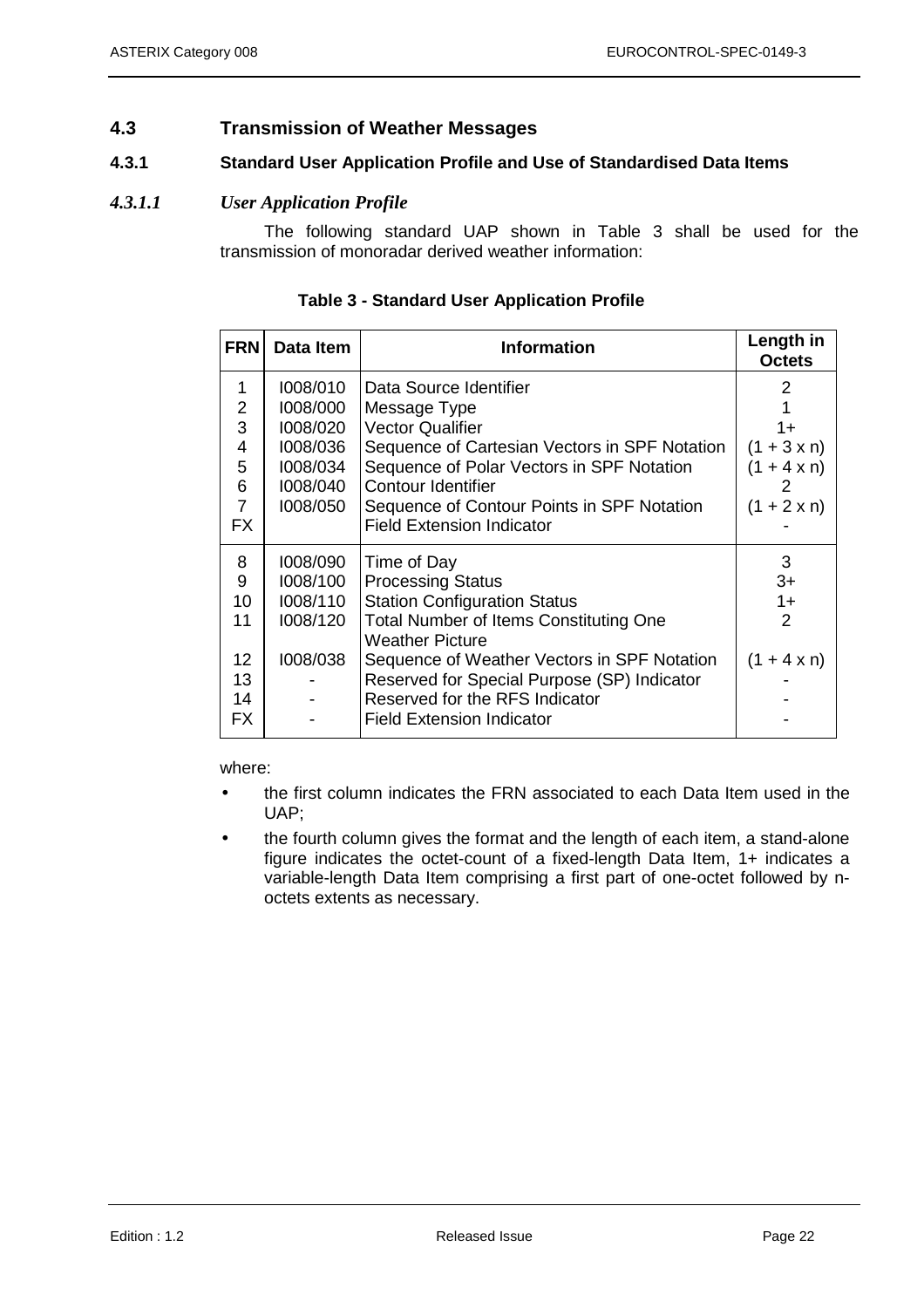# *4.3.1.2 Use of Standardised Data Items*

 The use of the standardised Data Items in the different messages shall be as depicted in Table 4.

|                                                                                  |                          | <b>Control</b><br><b>Messages</b> | Data Messages                                               |                                                    |                                                         |                                                          |  |  |  |
|----------------------------------------------------------------------------------|--------------------------|-----------------------------------|-------------------------------------------------------------|----------------------------------------------------|---------------------------------------------------------|----------------------------------------------------------|--|--|--|
| Data<br><b>Item</b>                                                              | <b>SOP</b><br><b>EOP</b> |                                   | <b>Sequence</b><br>οf<br><b>Cartesian</b><br><b>Vectors</b> | <b>Sequence</b><br>οf<br>Weather<br><b>Vectors</b> | <b>Sequence</b><br>of<br><b>Polar</b><br><b>Vectors</b> | <b>Sequence</b><br>οf<br><b>Contour</b><br><b>Points</b> |  |  |  |
| 1008/010<br>1008/000<br>1008/020<br>1008/036<br>1008/034<br>1008/040<br>1008/050 | X<br>X                   | X<br>X                            | X<br>X<br>X<br>X                                            | Χ<br>Χ<br>X                                        | X<br>X<br>X<br>X                                        | X<br>X<br>X<br>X                                         |  |  |  |
| 1008/090<br>1008/100<br>1008/110<br>1008/120<br>1008/038                         | X<br>X<br>X              | X<br>X<br>X                       |                                                             | X                                                  |                                                         |                                                          |  |  |  |

#### **Table 4 - Use of Standardised Data Items**

## **4.3.2 Encoding Rules**

#### *4.3.2.1 Data Messages*

**4.3.2.1.1** Data Item I008/010 (Data Source Identifier) is compulsory and shall be transmitted in each Data Block, at least in the first Record of a sequence of Records originating from the same data source.

 **Recommendation** The Data Source Identifier should be transmitted in every Record.

**4.3.2.1.2** Data Item I008/000 (Message Type) is compulsory and shall be transmitted in each Data Block, at least in the first Record of a sequence of Records of the same type.

**4.3.2.1.3** Data Item I008/020 (Vector Qualifier) is compulsory for each vector message and shall always be transmitted.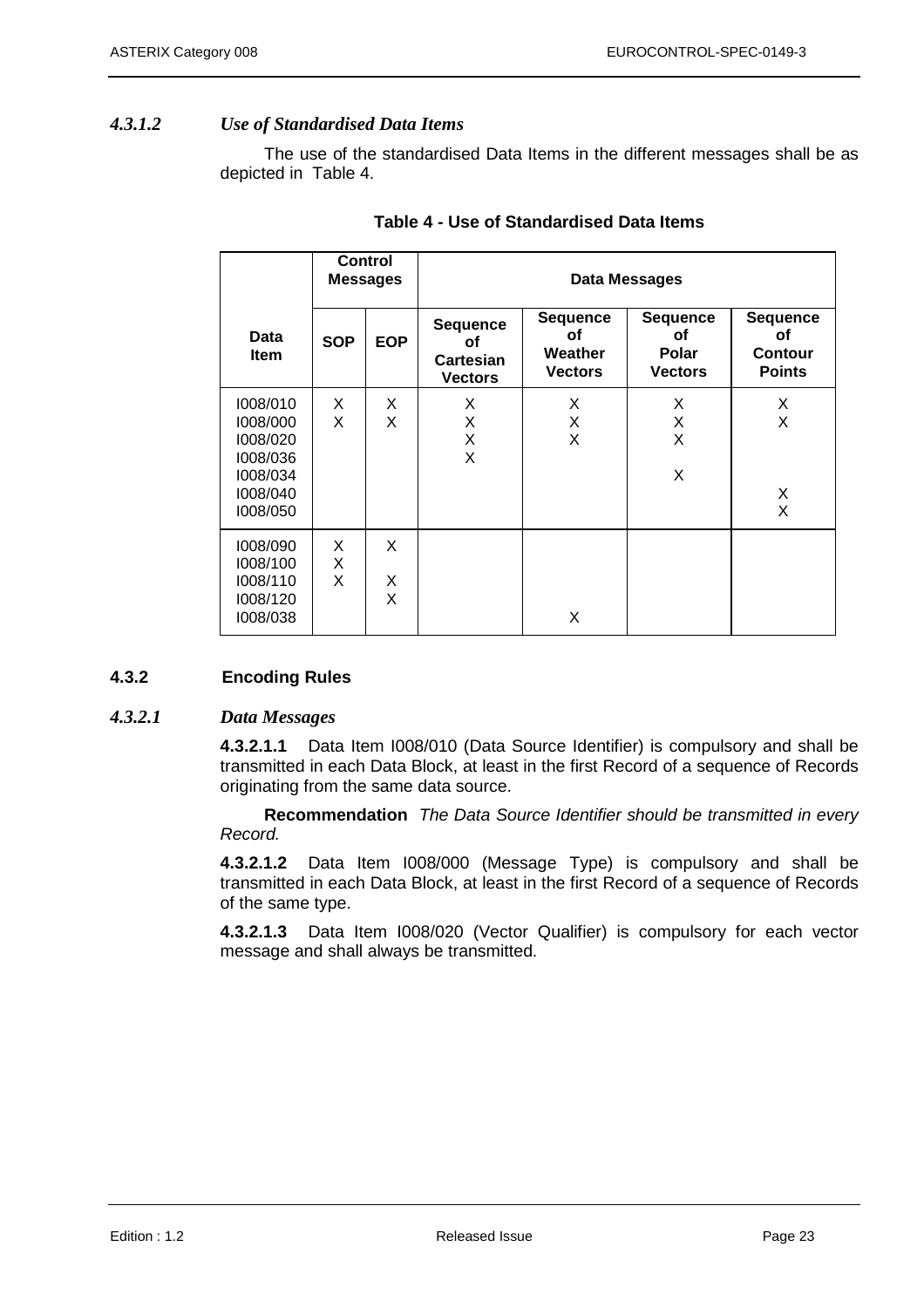**4.3.2.1.4** Either Data Item I008/036 (Sequence of Cartesian Vectors in SPF Notation) or Data Item I008/038 (Sequence of Weather Vectors in SPF Notation) is compulsory for weather images transmitted as cartesian vectors and shall always be transmitted.

**NOTE** - The length of these Data Items is respectively (1 + 3 x n) and  $(1 + 4 x n)$  octets where n is the number of vectors transmitted.

**4.3.2.1.5** Data Item I008/034 (Sequence of Polar Vectors in SPF Notation) is compulsory for weather images transmitted as polar vectors and shall always be transmitted.

**NOTE -** The length of this item is  $(1 + 4 \times n)$  octets where n is the number of vectors transmitted.

**4.3.2.1.6** Data Item I008/040 (Contour Identifier) is compulsory for weather images transmitted as sequence of contour points and shall always be transmitted.

**NOTE -** When a sequence of contour points is spread over more than one Record, this Data Item is transmitted in each record.

**4.3.2.1.7** Data Item I008/050 (Sequence of Contour Points) is compulsory for weather images transmitted as contour points and shall always be transmitted.

## **5.3.2.1.8 General Notes for Encoding all Data Messages**

- 1. For messages containing a sequence of cartesian vectors, the bits 5, 6 and 7 of the FSPEC field are meaningless and are set to 0. In normal operation the length of the corresponding FSPEC is one octet.
- 2. For messages containing a sequence of polar vector, the bits 4, 6 and 7 of the FSPEC fields are meaningless and set to 0. In normal operation, the length of the corresponding FSPEC is one octet.
- 3. For messages containing a sequence of contour points, the bits 3, 4 and 5 of the FSPEC field are meaningless and set to 0. In normal operation, the length of the corresponding FSPEC is one octet.

#### *4.3.2.2 Control Messages*

**4.3.2.2.1** Data Item I008/010 (Data Source Identifier) is compulsory and shall always be transmitted.

**4.3.2.2.2** Data Item I008/000 (Message Type) is compulsory and shall always be transmitted.

**NOTE -** This item allows to distinguish between records containing weather data and records containing control information.

**4.3.2.2.3** Data Item I008/090 (Time of Day) is optional in control messages. When used, it shall be transmitted when available.

 **NOTE -** This item allows the time-stamping of SOP and EOP messages at the radar station site. The time information coded in three octets, is the time of an event relating to the SOP or EOP expressed as the number of 1/128 s elapsed since last midnight.